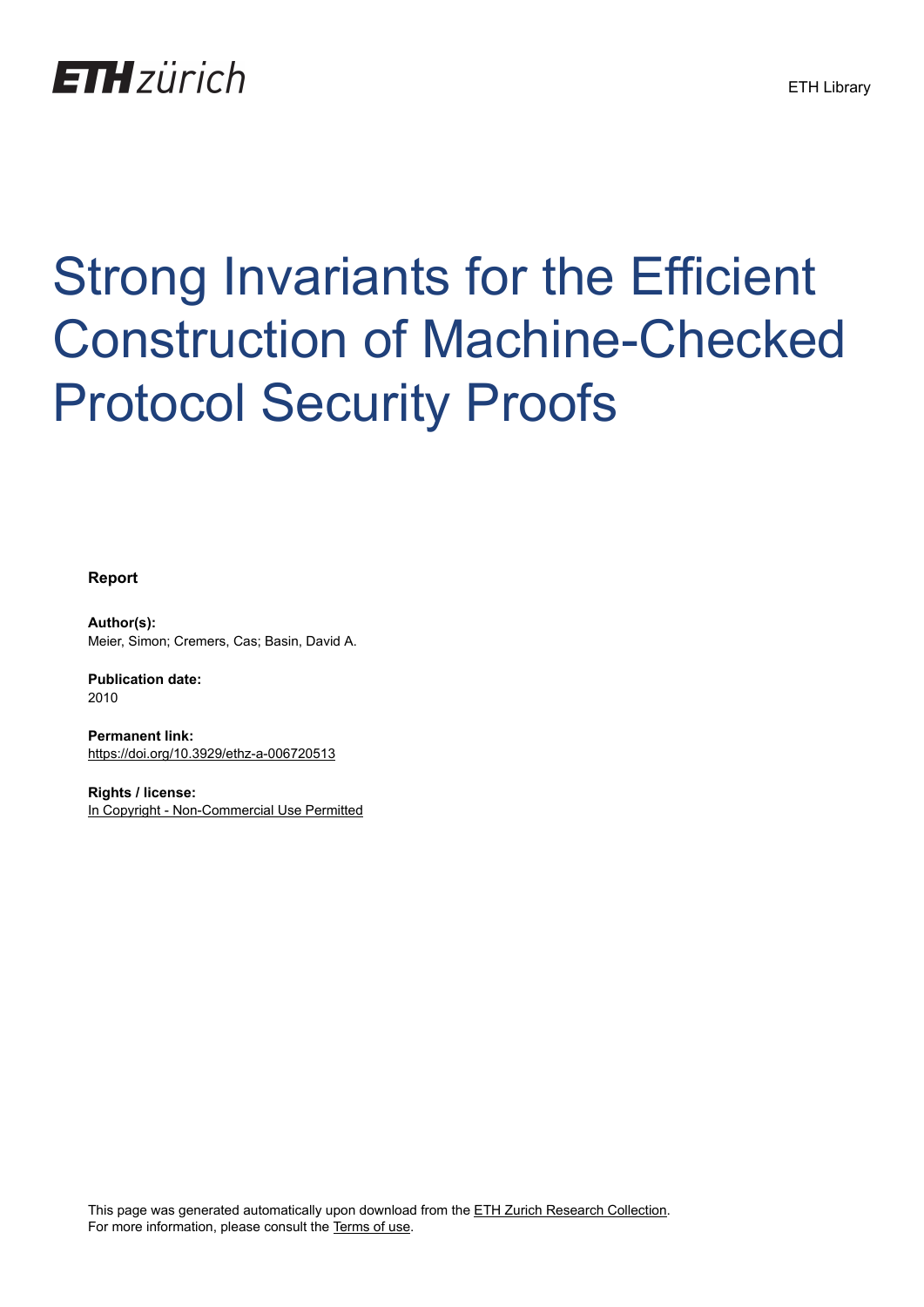# Strong Invariants for the Efficient Construction of Machine-Checked Protocol Security Proofs

Simon Meier, Cas Cremers, David Basin *ETH Zurich, Switzerland Email:* {*simon.meier, cas.cremers, david.basin*}*@inf.ethz.ch*

*Abstract*—We embed an operational semantics for security protocols in the interactive theorem prover Isabelle/HOL and derive two strong protocol-independent invariants. These invariants allow us to reason about the possible origin of messages and justify a local typing assumption for the otherwise untyped protocol variables. The two rules form the core of a theory that is well-suited for interactively constructing natural, human-readable, correctness proofs. Moreover, we develop an algorithm that automatically generates proof scripts based on these invariants. Both interactive and automatic proof construction are faster than competing approaches. Moreover, we have strong correctness guarantees since all proofs, including those deriving the underlying theory from the semantics, are machine checked.

*Keywords*-security protocols, formal methods, theorem proving, automatic tools.

#### I. INTRODUCTION

*Problem Context:* Security protocols are standard components of systems that communicate over untrusted networks, such as the Internet. Their relatively small size, combined with their critical role, makes them a suitable target for formal analysis. During the last twenty years, many successful symbolic methods have been developed for analyzing small to medium-sized protocols.

Ideally, when no attacks exist on a protocol, we would like to have a *proof* of the protocol's correctness. This provides an explanation of why the protocol is correct and makes the result verifiable for others, e.g. for certification purposes. Given the complexity of the symbolic models used and the history of mistakes made in manual protocol proofs, it seems prudent to require *machine-checked proofs*.

In his seminal work [1], Paulson proposed the first approach to constructing machine-checked proofs of protocol correctness, using the interactive theorem prover Isabelle/HOL [2]. The protocols proved include TLS [3], Kerberos IV [4], and SET [5]. As reported in [1], the time required for an expert to model and prove a protocol correct using Paulson's approach ranges from several days for small academic protocols to six weeks for a protocol like TLS [3].

An alternative approach to security protocol verification is to use automatic tools, such as Athena [6], ProVerif [7], or Scyther [8]. Such tools have two main advantages over interactive approaches: they require less user expertise and produce results orders of magnitude faster. However, the state explosion problem makes these tools unsuitable for large protocols.

As originally suggested by Song, Berezin, and Perrig [6], [9], both methods may be combined to verify security protocols. The work by Song et. al. on formalizing the techniques underlying the Athena tool was never completed [10], but aimed at combining the benefits of both approaches: proofs are machine checked, they are generated automatically when possible, and can be developed interactively, if desired.

*Approach Taken:* We develop a methodology and tool set that combines the benefits described above. First, building on the work by Cremers and Mauw [11], we formalize an untyped execution model for security protocols as an operational semantics in Isabelle/HOL. Then, building on the work by Song et. al., we formally derive two strong protocol-independent invariants from our semantics. The first invariant gives rise to an inference rule for establishing the possible origins of a message. The second invariant characterizes the messages that may be assigned to the untyped protocol variables during execution. This second invariant holds only for a restricted but relevant class of protocols, which we call weakly atomic. Protocols like Yahalom, TLS, and Kerberos V all fall in this class. The benefit of the second invariant is that it allows us to prove strong authentication properties for protocols making use of untyped variables such as Kerberos V. We provide a specialized induction scheme for establishing that a protocol is weakly atomic.

Together, these two invariants form the basis of a verification method for security protocols. We explore two applications: First, we show how these invariants can be used to efficiently construct machine-checked protocol-correctness proofs using interactive theorem proving. Second, by extending an algorithm that builds on Athena and Scyther with weak-atomicity reasoning and support for proof-reuse, we develop a method to automatically generate Isabelle/HOL proof scripts that can be efficiently machine-checked.

*Contributions:* First, we develop two strong invariants for security protocol verification. These invariants lead to succinct, natural, protocol security proofs.

This work was supported by the Hasler Foundation within the CompoSec project. This is a preprint of the paper that appeared at the 2010 23rd IEEE Computer Security Foundations Symposium. Copyright © 2010 IEEE.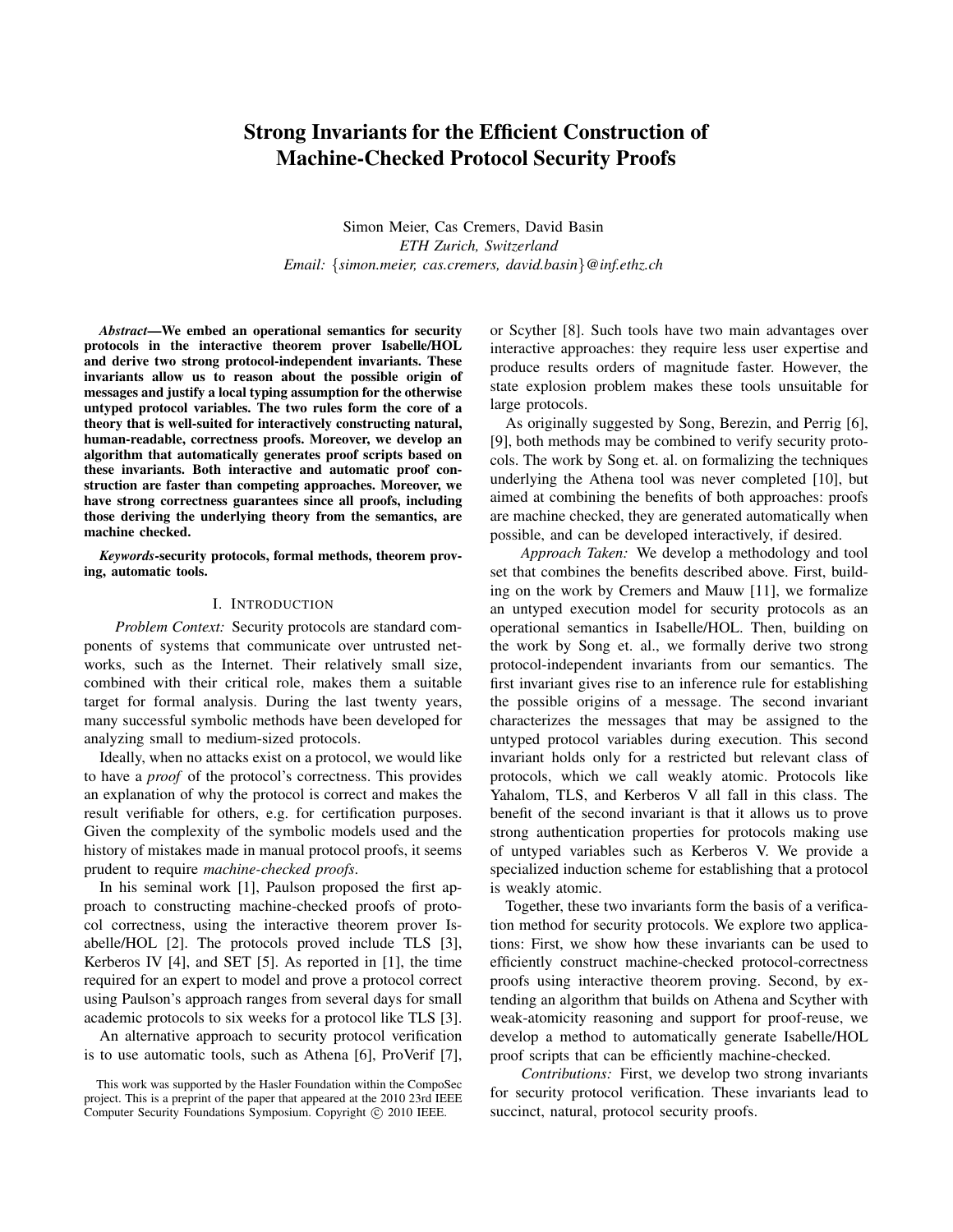Second, the invariants, together with a general protocol theory formalized in Isabelle/HOL, support the *interactive* construction of protocol-correctness proofs almost two orders of magnitude faster than when using Paulson's Inductive Approach; i.e., hours instead of weeks.

Third, we develop a method to *automatically* generate correctness proofs, which can be efficiently machinechecked by Isabelle/HOL. The time needed to generate and machine-check proofs is orders of magnitude faster than the results for the automatic generation of machine-checked proofs reported in [12], [13]. Moreover, the resulting framework, comprising both our Isabelle/HOL protocol theory and the proof-generation algorithm, is the first framework that combines the benefits of manual (machine-checkable) proof construction with the efficiency of automatic protocol verification.

Finally, for both interactive and automated proofs, we have strong correctness guarantees. Our protocol theory and the invariants are *formally derived* from the operational semantics of security protocols in Isabelle/HOL. Hence, we have machine-checked proofs of their soundness. Furthermore, the protocol proofs themselves are machine checked, both those interactively constructed and those automatically generated. Producing machine-checkable proofs is especially important when using complex (semi-)decision procedures whose correctness (both algorithmically and of the implementation) is non-trivial. For example, proof checking in Isabelle gives us a guarantee independent of any possible implementation errors in our proof-generation algorithm.

*Organization:* In Section II, we define the protocol model underlying our verification theory. We describe the two invariants and the resulting proof construction method in Section III. In Section IV, we describe interactive proof construction and give our algorithm, which automatically generates machine-checked security proofs. We also report on experimental results in case studies of both interactive and automatic proof construction. We discuss related work in Section V and draw conclusions in Section VI.

#### II. SECURITY PROTOCOL MODEL

After some notational preliminaries, we define our security protocol model, which we have formalized in Isabelle/HOL. Our model consists of three parts: (1) a *protocol specification language* based on role scripts and pattern matching, (2) an operational semantics defining *protocol execution* in the presence of an active intruder, and (3) a set of predicates for formalizing *security properties* like secrecy and authentication.

## *A. Notational Preliminaries*

For a binary relation  $\rightarrow$ , we denote its reflexive transitive closure by  $\rightarrow^*$ . Let f be a function. We write  $dom(f)$ and  $ran(f)$  to denote f's domain and range, respectively. We write  $f[a \mapsto b]$  to denote f's update, defined as the

function f' where  $f'(x) = b$  when  $x = a$  and  $f'(x) = f(x)$ otherwise. We write  $f : X \rightarrow Y$  to denote a partial function mapping all elements in  $dom(f) \subseteq X$  to elements from Y and all elements in  $X \setminus dom(f)$  to the undefined value  $\bot$ different from all other values.

For any set S,  $P(S)$  denotes the power set of S and  $S^*$ denotes the set of finite sequences of elements from S. We write  $\langle s_1, \ldots, s_n \rangle$  to denote the sequence of elements  $s_1$ through  $s_n$ . For a sequence s of length |s| and  $1 \le i \le |s|$ , we write  $s_i$  to denote the *i*-th element. We write  $s \hat{\ } s'$  for the concatenation of sequences  $s$  and  $s'$ . Abusing set notation, we write  $e \in s$  iff  $\exists i.s_i = e$ . We write  $x \leq s$  y to denote that x precedes y in the sequence s, i.e.,  $\exists a \, b. \, s = a \land b \land x \in$  $a \wedge y \in b$ . Note that  $\leq_s$  is a strict total order on the elements in  $s$  iff  $s$  is duplicate-free.

We use standard notation for manipulating terms [14]. For a term t, the free variables of t are denoted by  $FV(t)$ .

# *B. Protocol Specification*

We model security protocols as sets of roles where each role is a sequence of role steps. A role step sends or receives messages matching its message pattern. We first describe the elements of our specification language and then provide an illustrative example.

We assume given the pairwise-disjoint sets *Const*, *Fresh*, and *Var* denoting constants, messages to be freshly generated (nonces, coin flips, etc.), and variables. We further assume that the set of variables *Var* is partitioned into two sets, *AVar* and *MVar*, denoting *agent variables* and *message variables*. Agent variables are placeholders for agent names that are chosen when creating a new role instance and message variables are placeholders for messages (these may also be agent names) received during the execution of a role instance. We define the set *Pat* of *message patterns* as

$$
Pat ::= Const | \text{ Fresh} | \text{Var} | h(Pat)
$$

$$
| (Pat, Pat) | \{ Pat \} _{Pat} | k_{rat, Pat} | pk_{pat} | sk_{Pat} .
$$

The pattern  $k_{a,b}$  denotes a long-term symmetric key shared between a and b,  $pk_a$  denotes a's long-term public key, and  $sk_a$  denotes a's long-term private key. We use the single encryption constructor  $\{\cdot\}_k$  to denote public-key encryption when  $k = p k_a$ , signing when  $k = s k_a$ , and symmetric encryption otherwise. Note that we allow for composed messages to be used as symmetric keys. The constructor  $h(\cdot)$  denotes hashing and  $(\cdot, \cdot)$  denotes pairing.

Let *Label* be a set of labels. We define the set *RoleStep* of *role steps* as

$$
RoleStep ::= \mathsf{Send}_{Label}(Pat) | Recv_{Label}(Pat) .
$$

A *send role step*  $\text{Send}_l(pt)$  denotes sending the message corresponding to the pattern *pt*. A *receive role step*  $\text{Recv}_l(pt)$ denotes receiving a message matching the pattern *pt*. The labels have no operational meaning: they serve just to distinguish different send (or receive) steps that contain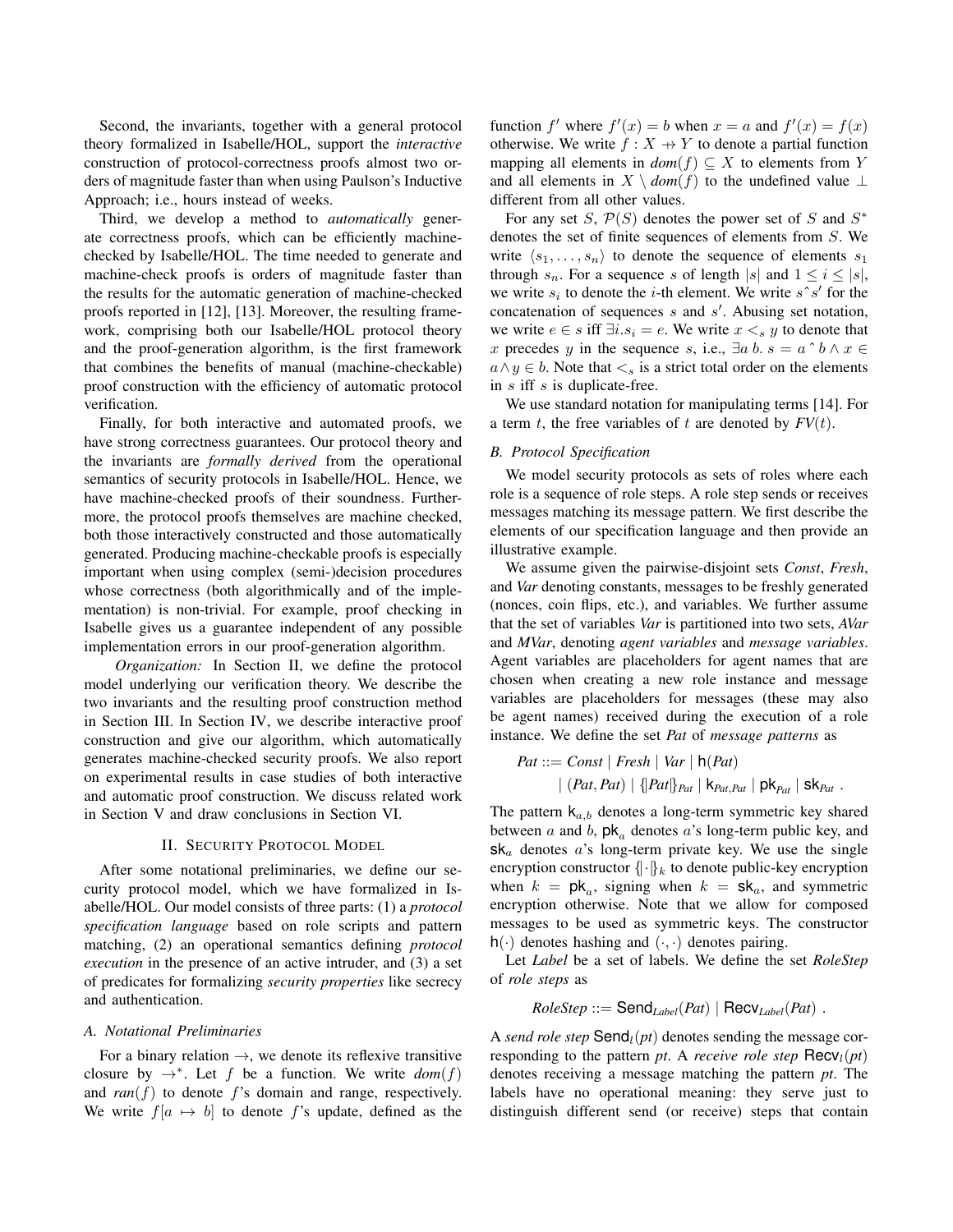the same message pattern. A *role* is a duplicate-free, finite sequence  $R$  of role steps such that

$$
\forall \operatorname{Send}_l(pt) \in R. \ \forall v \in FV(pt) \cap MVar.
$$
  
\n
$$
\exists l', \, pr'. \ \operatorname{Recv}_{l'}(pr') <_R \operatorname{Send}_l(pt) \land v \in FV(pt') .
$$

Hence, in a role, every message variable must be received before it can be sent. We denote the set of all roles by *Role*.

A *protocol* is a set of roles. We denote the set of all protocols by *Protocol*. We illustrate protocol specification with a simple challenge-response protocol.

**Example 1** (*CR* Protocol). Let  $s \in AVar$ ,  $k \in Fresh$ , and  $v \in MVar$ . We define  $CR \stackrel{\text{def}}{=} \{C, S\}$ , where

$$
C \stackrel{\text{def}}{=} \langle \text{Send}_1(\{|k\}_{\text{pk}_s}), \text{ Recv}_2(\text{h}(k)) \rangle
$$
  

$$
S \stackrel{\text{def}}{=} \langle \text{Recv}_1(\{|v\}_{\text{pk}_s}), \text{ Send}_2(\text{h}(v)) \rangle.
$$

In this protocol, a client, modeled by the *C* role, chooses a fresh session key *k* and sends it encrypted with the public key of the server with whom he wants to share *k*. The server, modeled by the *S* role, confirms the receipt of *k* by returning its hash. We use this protocol as a running example. Hence, in subsequent examples, the expressions *s*, *k*, *v*, *C*, *S*, and *CR* refer to the ones defined here.

#### *C. Protocol Execution*

During the execution of a protocol  $P$ , agents may execute any number of instances of P's roles in parallel. We call each role instance a *thread*. Threads may generate fresh messages, send messages to the network, and receive messages from the network as specified by the role they execute. We assume that the network is completely controlled by an active Dolev-Yao style intruder. In particular, the intruder learns every message sent and can block and insert messages. Moreover, the intruder also has access to the long-term keys of an unbounded number of compromised agents.

We provide an operational semantics for protocol execution in the presence of the intruder, expressed as a state transition system, along the lines of [11]. The ingredients of the operational semantics are (1) messages, (2) agent threads, (3) the system state, (4) the intruder knowledge, and finally (5) the transition system. We discuss each of these in turn.

*1) Messages:* We assume an infinite set *TID* of thread identifiers. We use the thread identifiers to distinguish between fresh messages generated by different threads. For a thread identifier *tid* and a message  $n \in$  *Fresh* to be freshly generated, we write  $n \sharp tid$  to denote the actual fresh message generated by the thread *tid* for n. We overload notation and for A a set, we write A $\sharp$ TID to denote the set  $\{a \sharp \text{tid} \mid a \in A, \text{tid} \in TID\}.$ 

We assume given a set *Agent* of agent names disjoint from *Const*. We define the set *Msg* of *messages*

$$
Msg ::= Const | Fresh\sharp TID | Agent | h(Msg)
$$
  
 | (Msg, Msg) | {Msg}  $|_{Msg}$  | K<sub>Msg,Msg</sub> | pK<sub>Msg</sub> | sK<sub>Msg</sub> .

A message m is *atomic* iff m ∈ *Const*∪*Fresh*]*TID* ∪*Agent*. We assume the existence of an inverse function on messages, where  $k^{-1}$  denotes the inverse key of k. We have  $\mathsf{pk}_{x}^{-1}$  =  $sk_x$  and  $sk_x^{-1} = pk_x$  for every message x, and  $m^{-1} = m$ for all other messages  $m$ . Thus, depending on the key  $k$ , the message  ${m_k \choose k}$  denotes the result of signing, public-key encryption, or symmetric encryption.

*2) Agent threads:* For each thread, the system state stores the role it executes and the role steps still to be executed. We model this information as a partial function

$$
th: TID \rightarrow (Role \times RoleStep^*)
$$
,

where *dom*(*th*) denotes the identifiers of all threads in the system. We call *th* a *thread pool* and define the set *ThreadPool* as the set of all thread pools. Furthermore, the system state contains a *variable store*  $\sigma$  : *Var*  $\times$  *TID*  $\rightarrow$  *Msg* storing for each variable v and thread identifier *tid* the contents  $\sigma(v, tid)$  assigned to v by thread *tid*. We define the set of all variable stores as *Store*  $\stackrel{\text{def}}{=}$  *Var*  $\times$  *TID*  $\rightarrow$  *Msg.* 

Threads execute roles, which are sequences of role steps, which specify the messages to be sent and received as message patterns. As we will see later, we abstract from the process of instantiating variables when receiving messages by considering all possible assignments of messages to a thread's variables. During the execution of a thread *tid* and in the context of a variable store  $\sigma$ , a message pattern *pt* is *instantiated* to the message *inst<sub>σ,tid</sub>*(*pt*) by replacing all fresh message patterns with the actual fresh messages and all variables with the content assigned to them by thread *tid*.

$$
inst_{\sigma, tid}(pt) \stackrel{\text{def}}{=} \begin{cases} pt & \text{if } pt \in Const \\ \text{if } pt \in {\text{Fresh}} \\ \sigma(pt, tid) & \text{if } pt = \mathsf{h}(x) \\ \text{f}(inst_{\sigma, tid}(x)) & \text{if } pt = \mathsf{h}(x) \\ (inst_{\sigma, tid}(x), inst_{\sigma, tid}(y)) & \text{if } pt = (x, y) \\ \{inst_{\sigma, tid}(x)\}_{(inst_{\sigma, vid}(k))} & \text{if } pt = \{x\}_{k} \\ \text{k}_{inst_{\sigma, tid}(a), inst_{\sigma, tid}(b)} & \text{if } pt = \mathsf{k}_{a,b} \\ \text{pk}_{inst_{\sigma, tid}(a)} & \text{if } pt = \mathsf{pk}_{a} \\ \text{sR}_{inst_{\sigma, tid}(a)} & \text{if } pt = \mathsf{sk}_{a} \end{cases}
$$

*3) System state:* The system state keeps track of the thread pool, the variable contents, and a trace recording what role steps were executed by what thread and what messages were learned by the intruder. We use this trace both to keep track of the intruder knowledge in a system state as well as to specify the security properties of a protocol. A *trace* is a sequence of *basic events*.

$$
BasicEvent ::= St(TID, RoleStep) | Ln(P(Msg))|
$$

The *basic step event* St(*tid*, s) denotes that the thread *tid* executed the role step s. The *basic learn event* Ln(M) denotes that the intruder learned the messages M. We define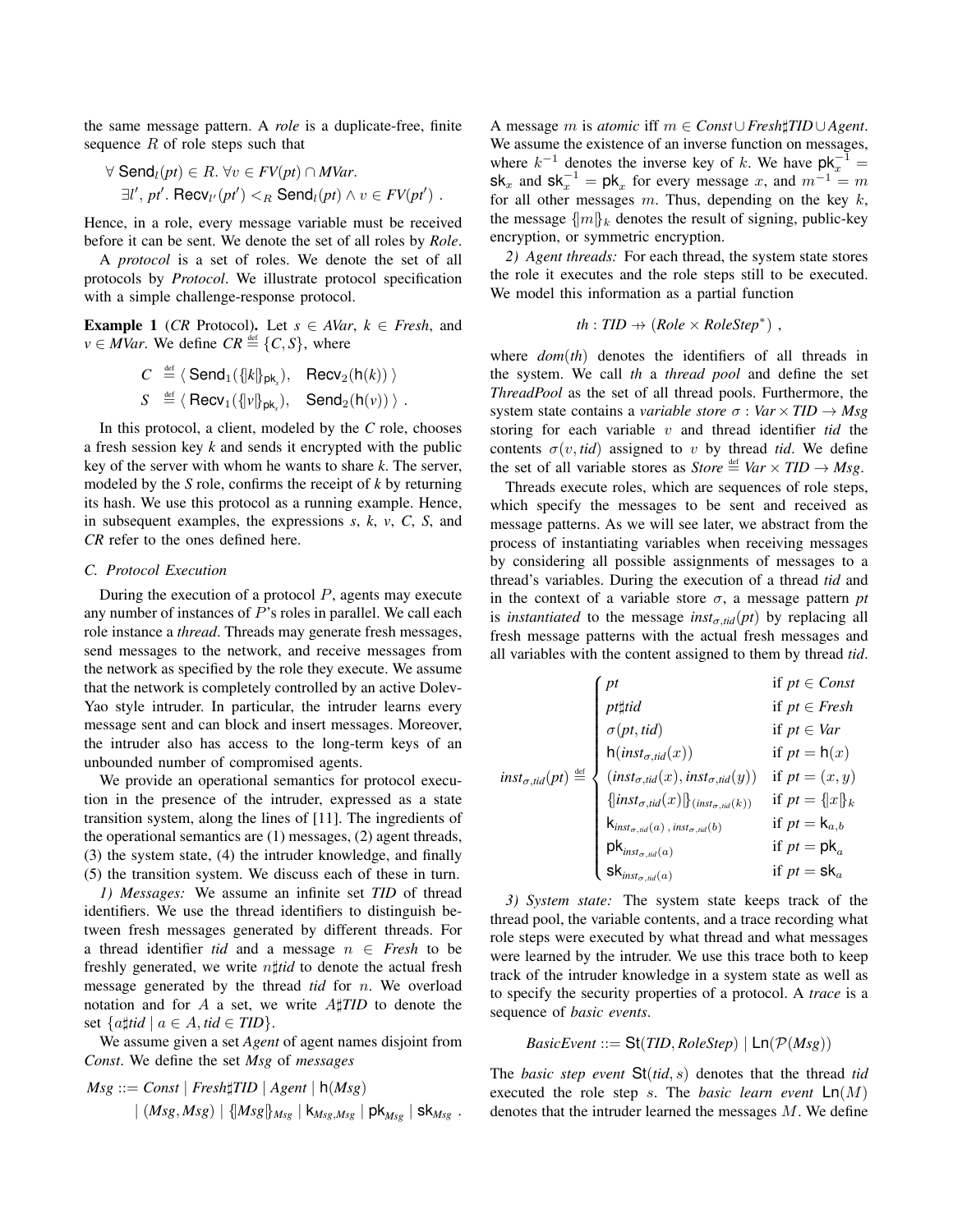$$
th(tid) = (R, \langle \text{Send}_l(pt) \rangle \land todo)
$$
\n
$$
(tr, th, \sigma) \longrightarrow (tr \langle \text{St}(tid, \text{Send}_l(pt)), \text{Ln}(newMsgs_r(inst_{\sigma, tid}(pt))) \rangle, th[tid \rightarrow (R, todo)], \sigma)
$$
\n
$$
th(tid) = (R, \langle \text{Recv}_l(pt) \rangle \land todo) \quad inst_{\sigma, tid}(pt) \in knows(tr)
$$
\n
$$
(tr, th, \sigma) \longrightarrow (tr \langle \text{St}(tid, \text{Recv}_l(pt)) \rangle, th[tid \rightarrow (R, todo)], \sigma)
$$
\n
$$
x, y \in knows(tr)
$$
\n
$$
(x, y) \notin knows(tr)
$$
\n
$$
(tr, th, \sigma) \longrightarrow (tr \langle \text{Ln}(\{(x, y)\}) \rangle, th, \sigma)
$$
\n
$$
P \text{AIR}
$$
\n
$$
m \in knows(tr)
$$
\n
$$
(tr, th, \sigma) \longrightarrow (tr \langle \text{Ln}(\{(x, y)\}) \rangle, th, \sigma)
$$
\n
$$
m, k \in knows(tr)
$$
\n
$$
(tr, th, \sigma) \longrightarrow (tr \langle \text{Ln}(\{\text{mB}_k\}) \rangle, th, \sigma)
$$
\n
$$
B \cap (tr, th, \sigma) \longrightarrow (tr \langle \text{Ln}(\{\text{mB}_k\}) \rangle, th, \sigma)
$$
\n
$$
B \cap (tr, th, \sigma) \longrightarrow (tr \langle \text{Ln}(newMsgs_r(m)) \rangle, th, \sigma)
$$
\n
$$
D \in \text{CR}
$$

Figure 1. Transition rules of the execution model.

the set of all traces as *Trace*  $\stackrel{\text{def}}{=} BasicEvent^*$ . Finally, a *system state* is a triple  $(tr, th, \sigma) \in Trace \times ThreadPool \times Store$ .

*4) Intruder knowledge:* We assume that there exists a subset *Compr* ⊆ *Agent* of compromised agents whose longterm keys are known to the intruder. Thus, the intruder can impersonate any agent  $Eve \in Compr$  and act as a legitimate participant of a protocol. The *initial intruder knowledge IK*<sup>0</sup> is therefore defined as

$$
IK_0 \stackrel{\text{def}}{=} \text{Const} \cup \text{Agent} \cup
$$
  

$$
\bigcup_{a \in \text{Agent}, Eve \in \text{Compr}} \{pk_a, sk_{Eve}, k_{a, Eve}, k_{Eve,a}\}.
$$

Given a trace *tr*, we define the associated *intruder knowledge knows*(*tr*) as the set of messages that the intruder learns from the basic learn events in *tr*.

$$
knows(tr) \stackrel{\text{def}}{=} \bigcup_{\text{Ln}(M) \in tr} M
$$

Our execution model ensures that the intruder always learns the initial intruder knowledge as the first basic event in a trace. Furthermore, whenever the intruder knows a tuple  $(x, y)$ , then he also knows the messages x and y. To formalize this invariant, we define the function *split* :  $Msg \rightarrow$  $P(Msg)$  such that *split*(*m*) denotes the set of all messages that can be obtained from  $m$  using projection.

$$
split(m) \stackrel{\text{def}}{=} \begin{cases} \{m\} \cup split(x) \cup split(y) & \text{if } m = (x, y) \\ \{m\} & \text{otherwise} \end{cases}
$$

Intuitively, the intruder can *learn* a message only once. We use  $newMessage<sub>tr</sub>(m)$  to denote the *new messages* learned when seeing a message m in the context of a trace *tr*.

$$
newMsgs_{tr}(m) \stackrel{\text{def}}{=} split(m) \setminus knows(tr)
$$

Example 2 (System state of the *CR* protocol). Assume some agent  $a \in Agent$  executes the *C* role in thread  $i \in TID$  and has sent his first message  $\{k | i \}$ <sub>pk<sub>b</sub></sub> to establish the fresh session key  $k\sharp i$  with an agent  $b \in Agent$ . Also, assume that agent *b* executed the  $\text{Recv}_1(\{\nu\}_{\text{pk}_s})$  step of the *S* role in the

thread  $j \in TID$  and received the first message that thread i sent. If  $i$  and  $j$  are the only threads running, then the system state is of the form  $(tr, th, \sigma)$ , for some  $\sigma' \in Store$  and

$$
th \stackrel{\text{def}}{=} \{i \mapsto (C, \langle C_2 \rangle), j \mapsto (S, \langle S_2 \rangle)\}
$$
  
\n
$$
\sigma \stackrel{\text{def}}{=} \sigma'[(s, i) \mapsto b, (s, j) \mapsto b, (v, j) \mapsto k\sharp i]
$$
  
\n
$$
tr \stackrel{\text{def}}{=} \langle \text{Ln}(IK_0), \text{St}(i, C_1), \text{Ln}(\{\{k\sharp i\}\}_{\text{pk}_b}\}), \text{St}(j, S_1) \rangle.
$$

*5) Transition system:* For a protocol P, the *state transition relation*  $\longrightarrow$  is defined by the transition rules in Figure 1. We explain each rule in turn.

A SEND transition is enabled whenever the next step of a thread *tid* is  $\text{Send}_l(pt)$  for some label l and some message pattern *pt*. The trace *tr* is extended with two basic events. The basic event  $St(tid, Send<sub>l</sub>(pt))$  records that this send step has happened. The basic event  $\text{Ln}(newMsgs_{tr}(inst_{\sigma, tid}(pt)))$ records that the intruder learns all *new* messages accessible from the sent message  $inst_{\sigma, tid}(pt)$  using projection.

A RECV transition is enabled whenever the next step of a thread *tid* is  $\text{Recv}_l(pt)$  for some label l and some message pattern *pt* and the intruder knows a message matching *pt* under the variable store  $\sigma$ . The trace *tr* is extended with the basic event  $St(tid, Recv<sub>l</sub>(pt))$ , recording that this receive step has happened.

A PAIR, HASH, or ENCR transition models the intruder learning respectively a pair, a hash, or an encryption by construction. Because the intruder knowledge is closed under *split*, no projection transition is needed.

A DECR transition models decryption of a message with the decryption key and learning all new messages accessible from the encrypted message using projection.

There is no explicit transition rule for creating new threads. Instead we consider all possible sets of new threads in the set of *initial states*  $Q_0(P)$  of our system.

$$
Q_0(P) \stackrel{\text{def}}{=} \{ (\langle \text{Ln}(IK_0) \rangle, th, \sigma) \mid (\forall v \in AVar, tid \in TID. \sigma(v, tid) \in Agent) \land \newline (\forall tid \in dom(th). \exists R \in P. th(id) = (R, R)) \}
$$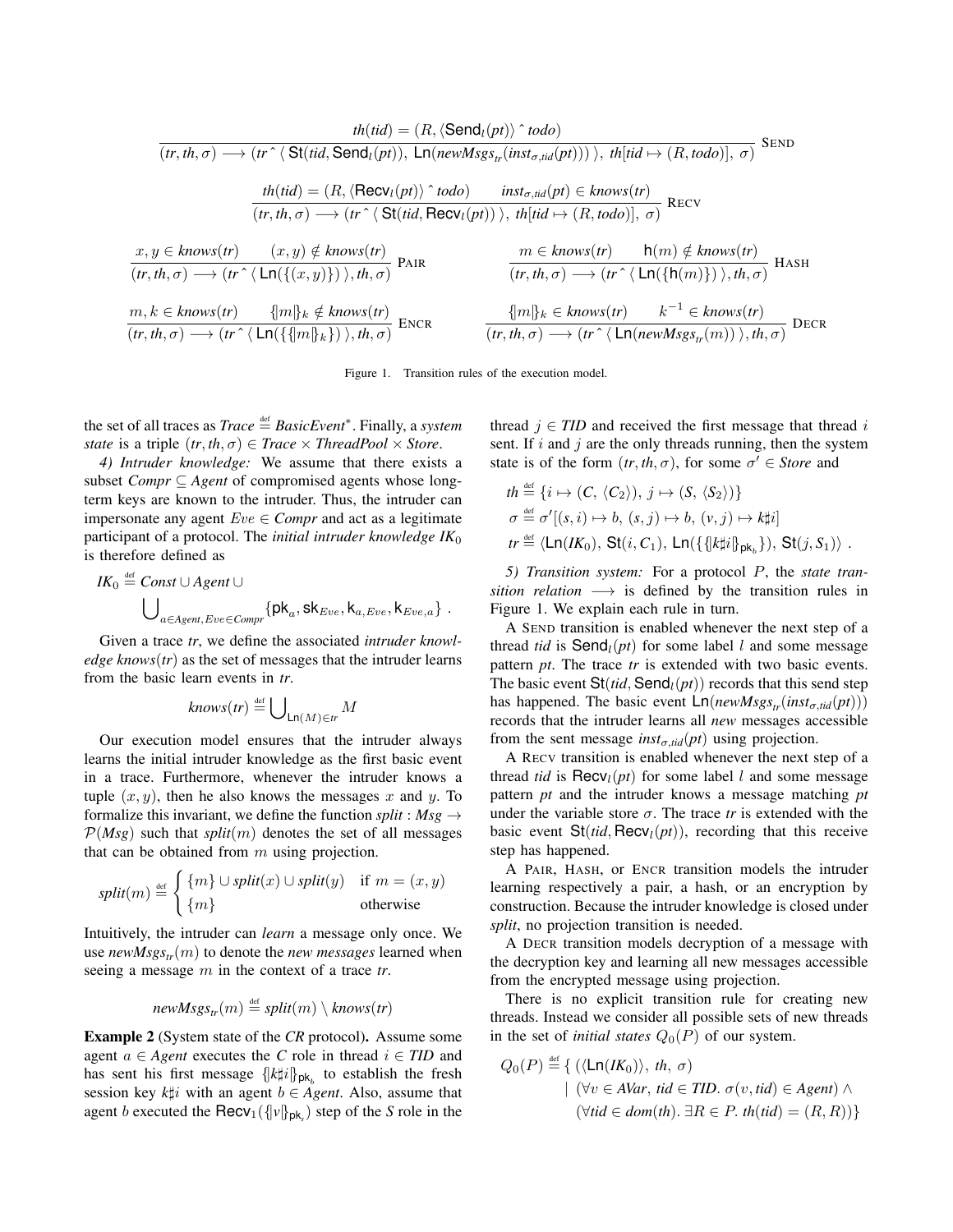For each initial state  $(tr, th, \sigma) \in Q_0(P)$ , the variable store  $\sigma$  is defined such that every agent variable is instantiated with an agent name and message variables are instantiated with some arbitrary message; i.e., we overapproximate the set of possible executions by instantiating all variables nondeterministically at the beginning of a thread. The thread pool *th* is defined such that every thread *tid*  $\in$  *dom*(*th*) instantiates a role of  $P$  and has not executed any step yet.

For a protocol P, we define the set of all *reachable states*

$$
reachable(P) \stackrel{\text{def}}{=} \{ q \mid \exists q_0 \in Q_0(P). q_0 \longrightarrow^* q \} .
$$

Using the above definition, we can formalize trace-based security properties that are expressible as invariants over the set of reachable states of a security protocol.

#### *D. Security Properties*

We focus on security properties expressible as a *security predicate*  $\phi$  that must hold for every state  $(tr, th, \sigma) \in$  $reachable(P)$ . Many security properties from literature fit this pattern, for example, all the authentication properties from [15], [16] or secrecy as in [11].

To formalize and reason about security properties, we introduce the notion of an *event*, which is either a *learn event* m denoting that the intruder learned the message m or a *step event* (*tid*, s) denoting that thread *tid* has executed the role step s. We define

*Event* 
$$
\stackrel{\text{def}}{=} \text{Msg} \cup (\text{TID} \times \text{RoleStep})
$$

as the set of all events. The difference between events and basic events is that a basic learn event denotes the learning of a set of messages, while a learn event denotes the learning of a single message. We make this distinction, as the use of basic learn events simplifies our semantics, while the restriction to learning single messages simplifies the inference rules that we use to reason about protocols.

The previously defined function *knows* can be used to project a trace *tr* to the set of all learn events occurring in *tr*. The projection of a trace *tr* to the set of all step events occurring in *tr* is denoted by *steps*(*tr*).

$$
steps(tr) \stackrel{\text{def}}{=} \{ (tid, s) \mid \mathsf{St}(tid, s) \in tr \}
$$

The *event order* relation  $(\prec_{tr}) \subseteq$  *Event* × *Event* denotes the order of events induced by the basic events in the trace *tr*.

$$
x \prec_{tr} y \stackrel{\text{def}}{=} \exists tr_1 \ tr_2. \ tr = tr_1 \hat{r}_2 \land
$$
  

$$
(x \in knows(tr_1) \lor x \in steps(tr_1)) \land
$$
  

$$
(y \in knows(tr_2) \lor y \in steps(tr_2))
$$

Our semantics guarantees that ≺*tr* is a strict partial order on *Event.* We define  $\preceq_{tr}$  as the reflexive closure of  $\prec_{tr}$ .

The explicit representation of the order between executed steps and messages known by the intruder is a key difference between our work and Paulson's Inductive Approach [1]. It allows us, for example, to represent the statement "both the

encryption  $\{m\}_k$  and the inverse key  $k^{-1}$  must have been known before the intruder learned  $m$ " as the proposition

$$
\{m\}_k \prec_{tr} m \wedge k^{-1} \prec_{tr} m .
$$

We will make extensive use of such propositions in our security proofs.

We also define the partial function  $role_{th}$  :  $TID \rightarrow Role$ , where  $role<sub>th</sub>(tid) = R$  denotes that thread *tid* executes an instance of role R.

$$
role_{th}(tid) \stackrel{\text{def}}{=} \begin{cases} R & \text{if } th(id) = (R, todo) \\ \perp & \text{if } th(id) = \perp \end{cases}
$$

Security predicates are formalized as logical formulas built using the previously defined functions and relations. We illustrate this in the following example.

Example 3 (Security properties of the *CR* protocol). For a client who completes its role with an uncompromised server, the *CR* protocol guarantees (1) the secrecy of the session key *k* and (2) non-injective synchronization [16] (a strengthened variant of non-injective agreement [15]) with a server. We formalize property (1) as the security predicate  $\phi_{\text{sec}}$ .

$$
\phi_{\text{sec}}(tr, th, \sigma) \stackrel{\text{def}}{=} \forall i \in TID.
$$
  

$$
role_{th}(i) = C \land \sigma(s, i) \notin Compr \Rightarrow k \sharp i \notin knows(tr)
$$

Recall that  $C$ , s, and k, as well as S and v, have been defined in Example 1. Intuitively, property (2) states that whenever a client thread i communicates with an uncompromised server and receives its last message, then there exists a server thread who received the first message from client  $i$  and whose second message was received by client  $i$ . We formalize this as the predicate  $\phi_{\text{auth}}$ .

$$
\phi_{\text{auth}}(tr, th, \sigma) \stackrel{\text{def}}{=} \forall i \in TID.
$$
\n
$$
role_{th}(i) = C \land \sigma(s, i) \notin Compr \land (i, C_2) \in steps(tr)
$$
\n
$$
\Rightarrow (\exists j \in TID. \; role_{th}(j) = S \land \sigma(s, i) = \sigma(s, j) \land k \sharp i = \sigma(v, j) \land (i, C_1) \prec_{tr} (j, S_1) \land (j, S_2) \prec_{tr} (i, C_2))
$$

Recall that a role is a sequence of role steps. Hence,  $C_2$ denotes the second step of the *C* role.

#### III. SECURITY PROOFS BASED ON DECRYPTION CHAINS

In the last section, we described the embedding of our operational semantics in higher-order logic. This is sometimes called a *shallow embedding* [17] in the verification community as the operational semantics is given by a (conservative) definitional extension of higher-order logic. From the semantics, we derive inference rules that directly encode reasoning principles for constructing protocol security proofs. This derivation is carried out in Isabelle/HOL, thereby giving us a machine-checked proof of the soundness of our rules with respect to the operational semantics.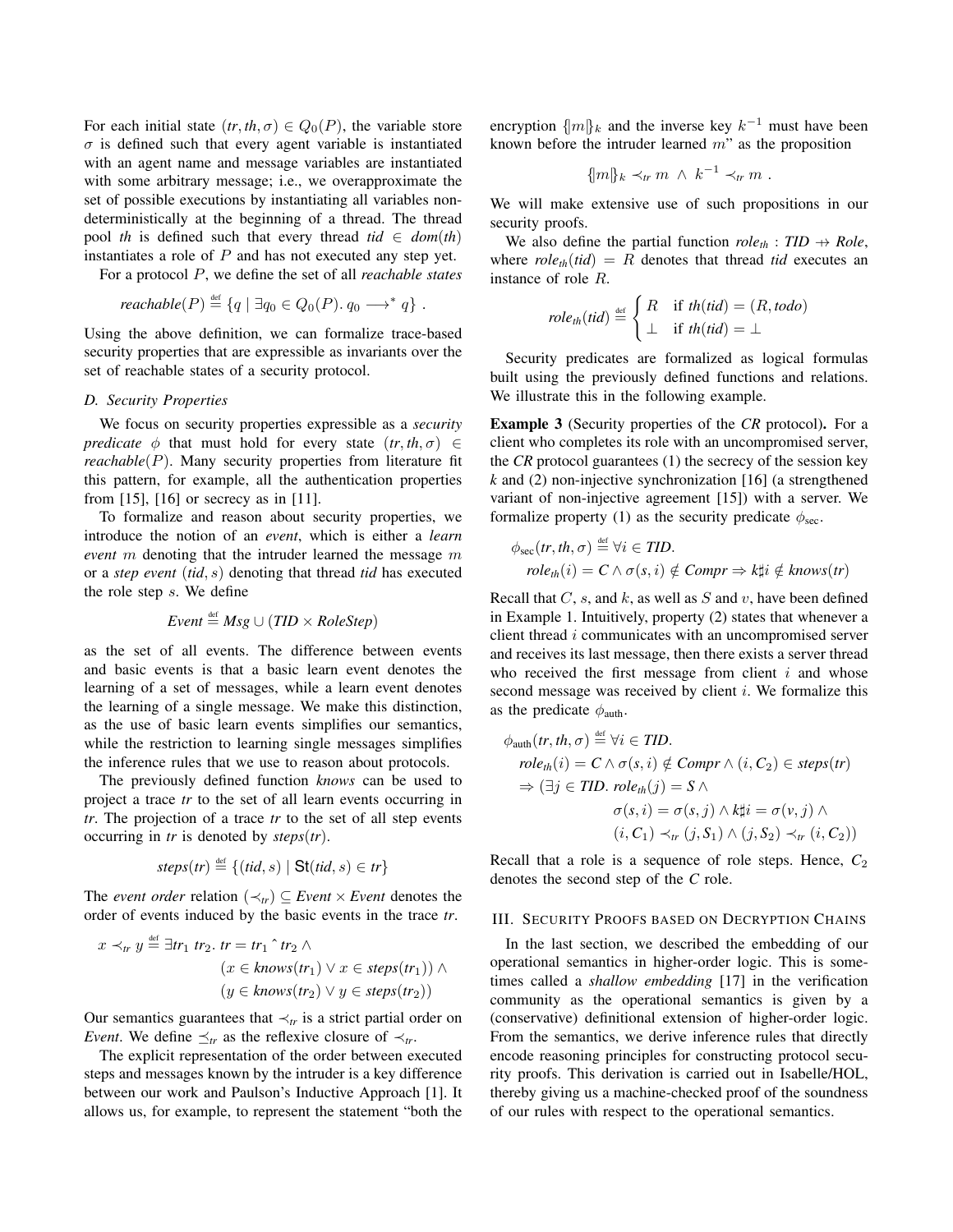$$
\frac{(m_1, m_2) \in \text{knows}(tr)}{m_1 \in \text{knows}(tr)} \text{KN}_1 \qquad \frac{(m_1, m_2) \in \text{knows}(tr)}{m_2 \in \text{knows}(tr)} \text{KN}_2 \qquad \frac{(m_1, m_2) \prec_r e}{m_1 \prec_r e} \text{ORD}_1 \qquad \frac{(m_1, m_2) \prec_r e}{m_2 \prec_r e} \text{ORD}_2
$$
\n
$$
\frac{m \prec_r e}{m \in \text{knows}(tr)} \text{KNown} \qquad \frac{(tid, s) \prec_r e}{(tid, s) \in \text{steps}(tr)} \text{EXEC} \qquad \frac{e \prec_r e}{false} \text{IRR} \qquad \frac{e_1 \prec_r e_2}{e_1 \prec_r e_3} \qquad \text{Transs}
$$
\n
$$
\frac{me \times \text{hows}(tr)}{e_1 \prec_r e_3} \text{TRANS}
$$
\n
$$
\frac{me \times \text{hows}(tr)}{e_1 \prec_r e_3} \qquad \text{Transs}
$$
\n
$$
\frac{me \times \text{hows}(tr)}{e_1 \prec_r e_3} \qquad \text{Transs}
$$
\n
$$
\frac{me \times \text{hows}(tr)}{e_1 \prec_r e_3} \qquad \text{Transs}
$$
\n
$$
\frac{me \times \text{hows}(tr)}{e_1 \prec_r e_3} \qquad \text{Transs}
$$
\n
$$
\frac{me \times \text{hows}(tr)}{e_1 \prec_r e_3} \qquad \text{Transs}
$$
\n
$$
\frac{me \times \text{hows}(tr)}{e_1 \prec_r e_3} \qquad \text{Transs}
$$
\n
$$
\frac{me \times \text{hows}(tr)}{e_1 \prec_r e_3} \qquad \text{Transs}
$$
\n
$$
\frac{me \times \text{Hows}(tr)}{e_1 \prec_r e_3} \qquad \text{Transs}
$$
\n
$$
\frac{me \times \text{Hows}(tr)}{e_1 \prec_r e_3} \qquad \text{Transs}
$$
\n
$$
\frac{me \times \text{Hows}(tr)}{e_1 \prec_r e_3} \qquad \text{Transs}
$$
\n
$$
\frac{me \times \text{Hows}(tr)}{e_1 \
$$

Figure 2. Core inference rules of the decryption-chain reasoning technique.

$$
chain_{tr}(E, m', m) \stackrel{\text{def}}{=} \begin{pmatrix} m' = m & \wedge (\forall e \in E. e \prec_{tr} m) & & & \vee \\ (\exists x \ k. \ m' = \{\Vert x \Vert_k \ \wedge (\forall e \in E. e \prec_{tr} \{\Vert x \Vert_k) \ \wedge chain_{tr}(\{\Vert x \Vert_k, k^{-1}\}, x, m) & & \vee \\ (\exists x \ y. \ m' = (x, y) & & \wedge (chain_{tr}(E, x, m) \lor chain_{tr}(E, y, m))) \end{pmatrix}
$$

Figure 3. Definition of the *chain* predicate using recursion over the message  $m'$  in the second argument.

We present our inference rules in two parts. First, in Section III-A, we present the core inference rules. We illustrate their usage on the *CR* protocol. Second, in Section III-B, we show why these rules are insufficient for reasoning about the content of variables due to the untyped model that we are using. We then provide a solution to this problem for a practically relevant class of protocols.

#### *A. Core Inference Rules*

The core inference rules are given in Figure 2. We derive all of these rules from our semantic embedding under the assumption that  $(tr, th, \sigma) \in reachable(P)$ .

The rules  $KN_1$  and  $KN_2$  express that if the intruder knows a pair of messages  $(m_1, m_2)$ , then he also knows  $m_1$  and  $m_2$ . Similarly, the rules ORD<sub>1</sub> and ORD<sub>2</sub> express that if a pair of messages  $(m_1, m_2)$  was learned before the event e happened, then both  $m_1$  and  $m_2$  were also learned before  $e$ happened. These four rules allow us to reduce statements about the knowledge of tuples to the knowledge of the contained nonces, hashes, and encryptions. Intuitively, these rules are sound because our semantics ensures that the intruder knowledge is closed under *split*.

The rules KNOWN and EXEC follow trivially from the definition of ≺*tr*, *knows*, and *steps*.

The rules IRR and TRANS express that  $\prec_{tr}$  is a strict partial order. Intuitively, they are sound because roles are duplicatefree and our execution model therefore guarantees that all executed steps are unique and the intruder never learns the same message twice.

The rule ROLE expresses that if a thread *tid* that is an instance of role  $R$  has executed role step  $s$ , then all the role steps  $s' <sub>R</sub> s$  have been executed before s by the thread *tid*. Intuitively, this rule is sound because both the SEND and the RECV transitions successively execute role steps in the order specified by the roles.

The rule INPUT expresses that if a thread *tid* has executed a receive step  $\text{Recv}_l(pt)$ , then the instantiated pattern *pt* has been learned before  $\text{Recv}_l(pt)$  was executed by the thread *tid*. Intuitively, this rule is sound because the RECV transition ensures that the intruder knows the received message.

The rule CHAIN expresses that there are precisely five ways that an intruder can learn a message m.

- 1) He knew m from the start.
- 2) m is a hash  $h(x)$  of the known message x and the intruder built  $h(x)$  himself.
- 3) m is an encryption  $\{x\}_k$  of a known message x with a known key k and the intruder built  $\{x\}_k$  himself.
- 4) m is a pair  $(x, y)$  of two known messages x and y and the intruder built  $(x, y)$  himself.
- 5) There was some send step  $\text{Send}_l(pt)$  executed by some thread *tid* such that the intruder learned the sent message  $inst_{\sigma,tid}(pt)$  and from this message he learned m using zero or more decryptions and projections.

The key insight for Case (5), called the *decryption chain case*, is that the intruder can only *learn* a message by decrypting an encryption that *he did not build himself*. Anal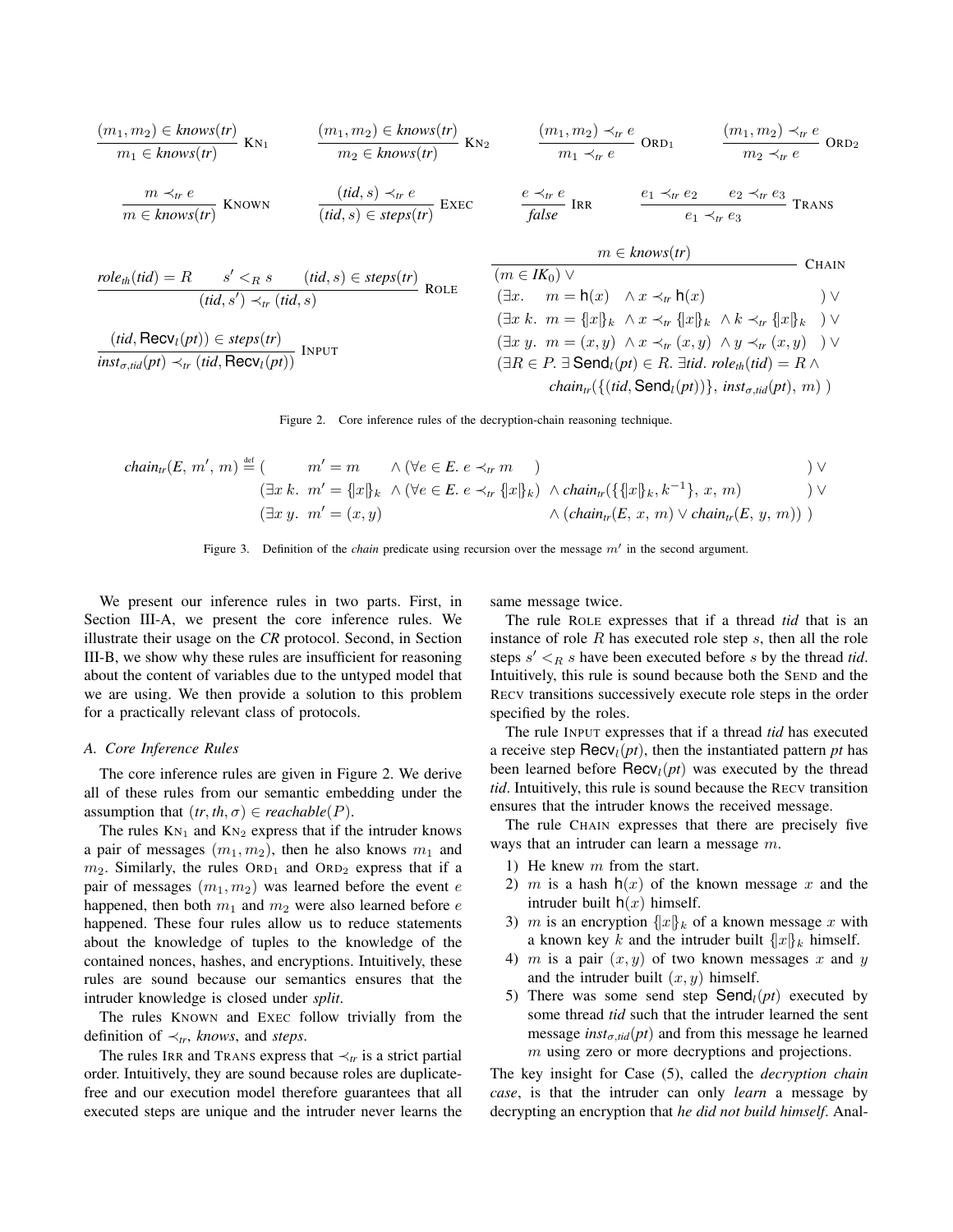ogously, the intruder can only learn a message by projecting a pair that he did not build himself. Thus, whenever the intruder learns a message  $m$  by decrypting an encryption  ${x|k}$ , then he must have learned  ${x|k}$  from a send step or by decrypting an encryption or projecting a pair containing  ${x_k$ . As every message is of finite size, any such chain of repeated decryptions and projections is of finite length.

We formalize the notion of *decryption chains* using the *chain* predicate defined in Figure 3. For a set  $E \subseteq$  *Event*, the expression *chain*<sub>tr</sub> $(E, m', m)$  formalizes that the intruder learned the message  $m$  using zero or more decryptions and projections after he learned some message in  $split(m'),$ which he learned after the events in *E* happened. The definition of *chain* distinguishes between three cases.

- 1)  $m'$  is equal to the message m and the intruder has learned  $m'$  after the events in  $E$ , or
- 2)  $m'$  is an encryption  $\{x\}_k$  and the intruder has learned m after he used the inverse key  $k^{-1}$  to decrypt  $m' =$  $\{ |x| \}$ <sub>k</sub>, which he learned after the events in *E*, or
- 3)  $m'$  is a tuple  $(x, y)$  and the intruder has learned m from a chain starting from  $x$  or from a chain starting from y. The set  $E$  is unchanged in this case because in our protocol semantics, the messages  $x$  and  $y$  are learned at the same time or earlier than the tuple  $(x, y)$ .

We illustrate the usage of our inference system by giving a formal proof of session-key secrecy for the *C* role of the *CR* protocol from Example 1.

Example 4 (Proof of session-key secrecy). We prove that  $\forall q \in reachable(CR)$ .  $\phi_{\text{sec}}(q)$  for  $\phi_{\text{sec}}$  from Example 3.

*Proof:* Suppose the secrecy predicate  $\phi_{\text{sec}}$  does not hold for some state  $(tr, th, \sigma) \in reachable(CR)$ . Then there is a thread i such that  $role_{th}(i) = C$ ,  $\sigma(s, i) \notin Compr$ , and  $k \sharp i \in \text{knows}(tr)$ . Hence, the intruder must have learned  $k \sharp i$ .

We show that each possible way that the intruder could learn *k* $\sharp i$  leads to a contradiction. We determine the possible ways by applying the CHAIN rule to  $k \sharp i \in \text{knows}(tr)$ . This results in the following conclusion, whose disjuncts we have numbered.

(1)  $(k\sharp i \in IK_0)$  ∨

$$
(2) \quad (\exists x. \quad k \sharp i = h(x) \land x \prec_{tr} h(x) \qquad ) \lor
$$

$$
(3) \quad (\exists x \ k. \ k \sharp i = \{ |x| \} _k \wedge x \prec_{tr} \{ |x| \} _k \wedge k \prec_{tr} \{ |x| \} _k ) \vee
$$

(4)  $(\exists x \ y. \ k \sharp i = (x, y) \land x \prec_{tr} (x, y) \land y \prec_{tr} (x, y)) \lor$ 

(5)  $(\exists R \in CR \cdot \exists \text{Send}_l(pt) \in R \cdot \exists tid. \text{ role}_{th}(tid) = R \wedge$  $chain_{tr}(\{(tid, \text{Send}_l(pt))\}, inst_{\sigma, tid}(pt), k\sharp i))$ 

Cases (1-4) are false due to the definition of  $IK_0$  and syntactic inequality. This corresponds to the intuition that *k*]i is a *fresh* session key.

Case (5) unfolds after renaming *tid* to j as follows.

(5.1) 
$$
(\exists j \in TID. \text{ role}_{th}(j) = S \land
$$
  
\n
$$
chain_{tr}(\{(j, S_2)\}, \mathsf{h}(\sigma(v, j)), k \sharp i))
$$
  
\n(5.2) 
$$
\lor (\exists j \in TID. \text{role}_{th}(j) = C \land
$$
  
\n
$$
chain_{tr}(\{(j, C_1)\}, \{k \sharp j\}_{\mathsf{pk}_{\sigma(s, j)}, k \sharp i))
$$

Unfolding the *chain* predicate in Case (5.1) results in a single conjunct containing  $h(\sigma(v, j)) = k\sharp i$ , which is false.

Unfolding the *chain* predicate in Case (5.2) results in

(5.2.1) 
$$
((j, C_1) \prec_{tr} \{k\sharp j\}_{\mathsf{pk}_{\sigma(s,j)}} \land \{k\sharp j\}_{\mathsf{pk}_{\sigma(s,j)}} = k\sharp i)
$$
  
(5.2.2) 
$$
\lor ((j, C_1) \prec_{tr} \{k\sharp j\}_{\mathsf{pk}_{\sigma(s,j)}} \prec_{tr} k\sharp j \land \mathsf{sk}_{\sigma(s,j)} \prec_{tr} k\sharp j \land k\sharp j = k\sharp i).
$$

Case (5.2.1) is false due to 
$$
\{k\sharp j\}_{\mathsf{pk}_{\sigma(s,j)}} \neq k\sharp i
$$
.

Case (5.2.2) implies that  $k \sharp j = k \sharp i$ , which implies  $j = i$ due to the injectivity of the message constructor  $\sharp$ . From  $\mathsf{sk}_{\sigma(s,i)} \prec_{tr} k\sharp i$  and  $j = i$ , we conclude  $\mathsf{sk}_{\sigma(s,i)} \in \mathit{knows}(tr)$ using the KNOWN rule. Applying the CHAIN rule and removing trivial cases results in the conclusion  $\mathsf{sk}_{\sigma(s,i)} \in \mathit{IK}_0$ . This corresponds to the intuition that, for the *CR* protocol, the only long-term private keys known to the intruder are the ones he initially knows. By unfolding the definition of  $IK_0$ , we have  $\sigma(s, i) \in \text{Comp}_r$ , which contradicts our assumptions.

Thus, we conclude that  $\phi_{\text{sec}}$  holds for all reachable states of the *CR* protocol.

The previous example shows how to prove a secrecy property using decryption-chain reasoning. The general approach for secrecy proofs is to use the CHAIN rule both for the message m to be proven secret as well as for the keys that must be secret if  $m$  is not to be decrypted. To prove authentication properties, we use the CHAIN rule on the received message  $m$  to justify why its receipt implies the existence of a partner thread that sent  $m$ . Furthermore, if a message is authentic because it contains a secret  $n$ that only the partner knows, then the authentication proof depends on the secrecy proof of  $n$ . An example of such an authentication proof can be found in Appendix A. We can make such dependencies among proofs explicit and *reuse* previously proven security properties by instantiating their corresponding lemmas instead of reproving them each time they are needed. We will explain this in more detail in Section IV-B3.

#### *B. Reasoning about Variable Contents*

During the verification of most protocols, we will encounter expressions of the form

$$
chain_{tr}(E, \sigma(v, j), m)
$$
,

where  $v \in Var$ ,  $j \in TID$ ,  $E \subseteq Event$ , and  $m \in Msg$ . These expressions arise from an application of the CHAIN rule and unfolding the definition of the *chain* predicate as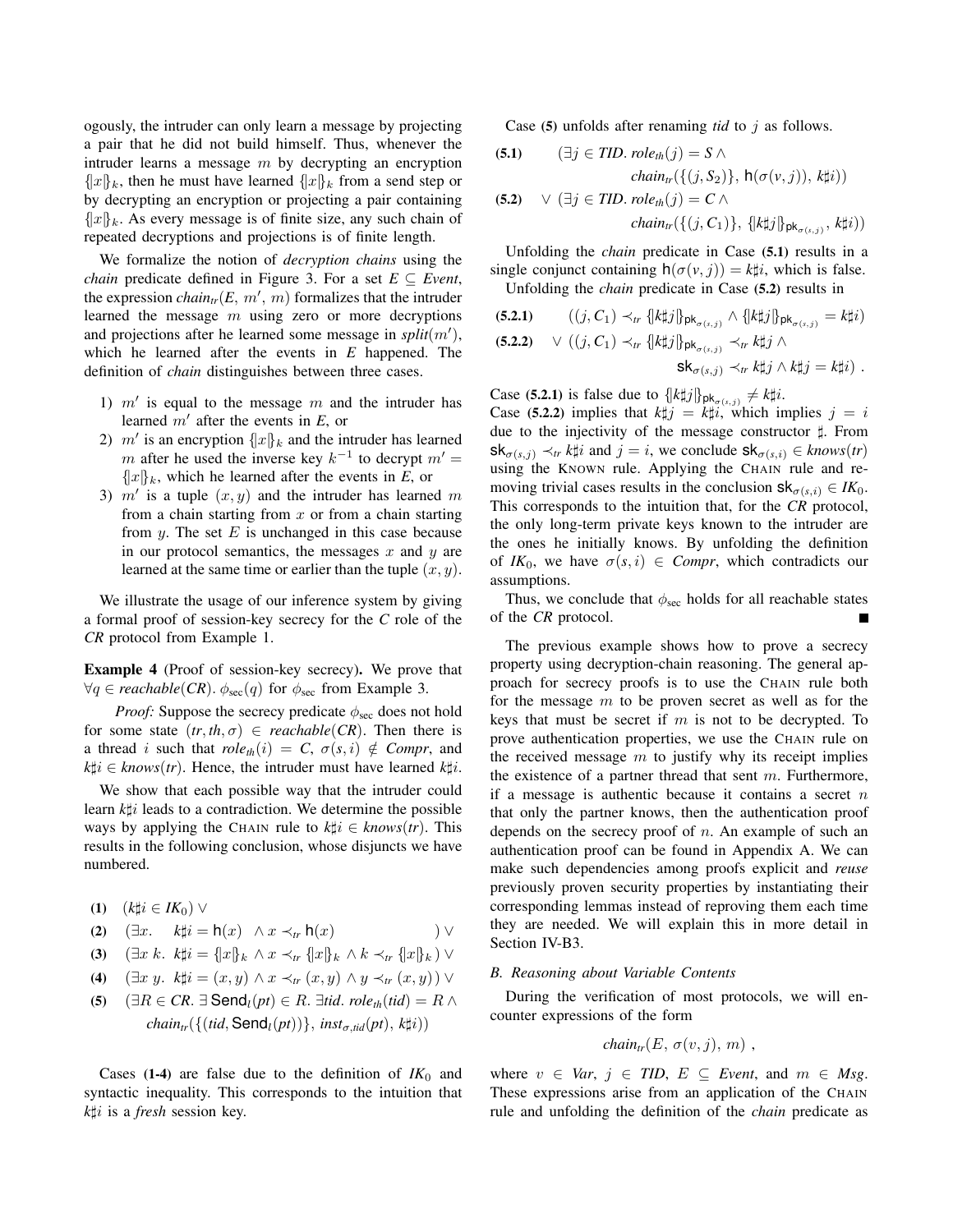$$
\begin{array}{ll}\n w \in AVar & chain_{tr}(E, \sigma(v, tid), m) \\
\hline\n E = \emptyset & \n \end{array}\n \quad\n \begin{array}{ll}\n & wa-state(tr, th, \sigma) \\
\hline\n v \in FV(s) \cap MVar & chain_{tr}(E, \sigma(v, tid), m) \\
\hline\n \left( \forall e \in E. \ e \prec_{tr} \sigma(v, tid) \right) \land \sigma(v, tid) = m\n \end{array}\n \quad\n \begin{array}{ll}\n \text{A} \text{GENT} \end{array}\n \quad \text{A} \text{A} \text{A} \text{A} \text{B} \text{A} \text{B} \text{A} \text{C} \text{A} \text{A} \text{C} \text{A} \text{D} \text{A} \text{D} \text{A} \text{D} \text{A} \text{D} \text{A} \text{D} \text{A} \text{D} \text{A} \text{D} \text{A} \text{D} \text{A} \text{D} \text{A} \text{D} \text{A} \text{D} \text{A} \text{D} \text{A} \text{D} \text{A} \text{D} \text{A} \text{D} \text{A} \text{D} \text{A} \text{D} \text{A} \text{D} \text{A} \text{D} \text{A} \text{D} \text{A} \text{D} \text{A} \text{D} \text{A} \text{D} \text{A} \text{D} \text{A} \text{D} \text{A} \text{D} \text{A} \text{D} \text{A} \text{D} \text{A} \text{D} \text{A} \text{D} \text{A} \text{D} \text{A} \text{D} \text{A} \text{D} \text{A} \text{D} \text{A} \text{D} \text{A} \text{D} \text{A} \text{D} \text{A} \text{D} \text{A} \text{D} \text{A} \text{D} \text{A} \text{D} \text{A} \text{D} \text{A} \text{D} \text{A} \text{D} \text{A} \text{D} \text{A} \text{D} \text{A} \text{D} \text{A} \text{D} \text{A} \text{D} \text{A} \text{D} \text{A} \text{D} \text{A} \text{D
$$

Figure 4. Inference rules for reasoning about variable contents. They are derived from our semantics under the assumption  $(tr, th, \sigma) \in reachable(P)$ .

far as possible. Obviously, the core inference rules do not suffice for dealing with these expressions.

In this section, we present two additional inference rules, one for agent variables and one for message variables, that allow us to reduce these expressions to ones that can again be handled by the core inference rules.

*1) Agent Variables:* If v is an agent variable, then  $\sigma(v, j)$  must be an agent name. Agent names are part of  $IK_0$  and thus learned by the intruder at the beginning of every trace before any other event happens. Therefore, *chain<sub>tr</sub>*(*E*,  $\sigma(v, j)$ , *m*) implies  $E = \emptyset$  because otherwise we could derive  $\sigma(v, j) \prec_{tr} \sigma(v, j)$ , which is a contradiction. The rule AGENTVAR in Figure 4 captures this argument.

*2) Message Variables:* If v is a message variable, then we need a more elaborate argument than for agent variables because  $\sigma(v, j)$  may be any message.

The argument used by many security protocol verification methods is to simply *assume* that variables are of a fixed type. If we were to do the same, then we could replace  $\sigma(v, j)$  by an arbitrary message corresponding to the type of v, and finish unfolding the definition of the *chain* predicate.

The soundness such a typing assumption may in some cases be justified by results such as [18]–[20]. However, these results restrict both the protocols (tagging is required) and the properties (the soundness of the typing assumption is proven per property) that can be verified. Moreover, it is unclear how to extend these results to equational theories.

In our approach, we do not make any typing assumptions.<sup>1</sup> Instead, we prove for each protocol that it satisfies a typing invariant that specifies all possible instantiations for every message variable that occurs in an executed step. This approach allows us to construct machine-checked security proofs that are sound with respect to an untyped model without explicitly formalizing results like [18]–[20].

We focus on protocols where, in every execution, the message variables are instantiated with an atomic message or a message known to the intruder. We call such protocols *weakly atomic*. Many protocols in literature are weakly atomic. Note that weak atomicity does not rule out forwarding encrypted tickets as plaintext (e.g., Kerberos V uses such a construction) because these tickets will always be known to the intruder. An example of a protocol that is not weakly atomic is Kerberos IV, as it requires the use of an encrypted ticket inside an encryption. In general, protocols in literature that are not weakly atomic are protocols that require an agent to receive a composed message in a message variable inside an encryption.

In the rest of this section, we first define weak atomicity. Then, we show how to prove that a protocol is weakly atomic. Finally, we show how to exploit weak atomicity to reduce the expression *chain<sub>tr</sub>*(*E*,  $\sigma(v, j)$ , *m*) to one that can be handled again using the core inference rules.

*Formalizing Weak Atomicity:* We generalize the notion of free variables to role steps such that *FV*(s) denotes the free variables of the message pattern of the role step s.

$$
FV(s) \stackrel{\text{def}}{=} \begin{cases} FV(pt) & \text{if } s = \textsf{Send}_l(pt) \\ FV(pt) & \text{if } s = \textsf{Recv}_l(pt) \end{cases}
$$

A state  $(tr, th, \sigma)$  is *weakly atomic* iff every message variable  $v$  mentioned in some executed step  $(id, s)$  is instantiated with either a fresh message or a message known to the intruder before (*tid*, s) was executed.

$$
\begin{aligned} \textit{wa-state}(\textit{tr}, \textit{th}, \sigma) & \stackrel{\text{def}}{=} \\ \forall (\textit{tid}, s) \in \textit{steps}(\textit{tr}). \ \forall v \in \textit{FV}(s). \\ \sigma(v, \textit{tid}) & \in \textit{Fresh} \sharp \textit{TID} \lor \sigma(v, \textit{tid}) \prec_{\textit{tr}} (\textit{tid}, s) \end{aligned}
$$

The above definition differs in two ways from the informal definition of weak atomicity given above. These differences do not exclude any protocols, but simplify exploiting weak atomicity. The differences are the following. (1) We restrict  $\sigma(v, tid)$  not only to atomic messages, but to *fresh* messages or some message known to the intruder. This does not exclude any protocols, as the other two types of atomic messages, global constants and agent names, are always known to the intruder. (2) Instead of only requiring that  $\sigma(v, tid)$  is known to the intruder, we require that it is learned before any step of the thread *tid* mentioning v. This also does not exclude any protocols, as the first step (s, *tid*) that mentions  $v$  is always a receive step. Hence, everything that the intruder knows when (s, *tid*) is executed must have been learned before (s, *tid*) happened.

We define a protocol P to be *weakly atomic* iff all its reachable states are weakly atomic.

*Proving Weak Atomicity:* We prove that a protocol  $P$  is weakly atomic by proving for all message variables occurring in a role of  $P$  that, at the time of their first receipt, their content is either already known by the intruder or it is a fresh message.

Theorem 1 (Weak Atomicity). *Let* P *be a protocol. If, for*  $every$   $(tr, th, \sigma) \in reachable(P), v \in MVar, tid \in dom(th),$ 

<sup>&</sup>lt;sup>1</sup>We do restrict agent variables to contain agent names only. However, agent variables are used only to parametrize roles. Message variables, which are untyped, are used to *receive* agent names.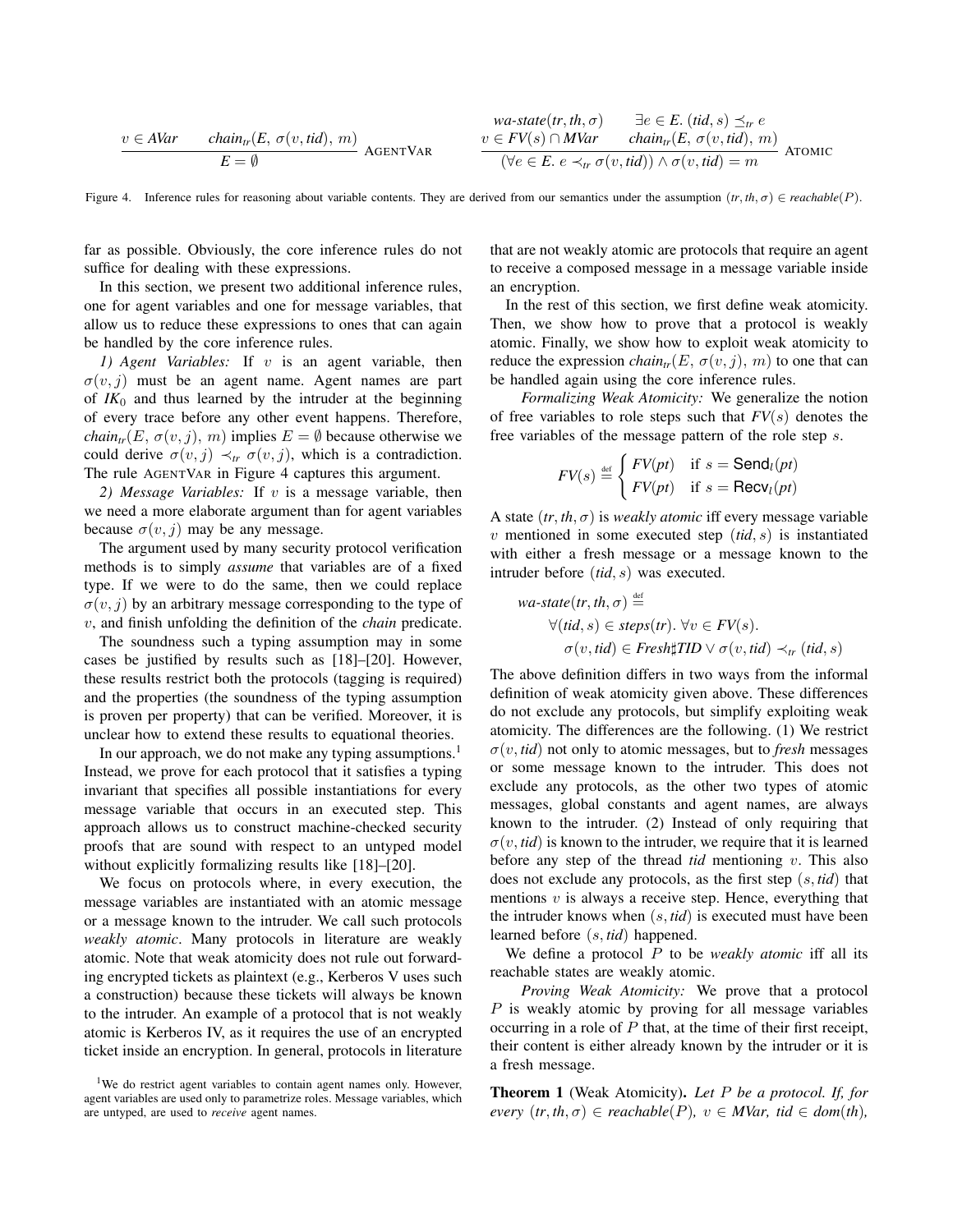$R \in P$ , **Recv**<sub>l</sub>( $pt$ )  $\in$  R, and sequences of role steps done *and todo, the assumptions*

- $inst_{\sigma, tid}(pt) \in knows(tr)$
- *th*(*tid*) =  $(R, \langle \text{Recv}_l(pt) \rangle \hat{\ }^t{todo}$
- $R =$  *done*  $\hat{\ }$   $\langle$  *Recv*<sub>l</sub>(*pt*) $\rangle$   $\hat{\ }$  *todo*
- $\bullet \ \ v \in FV(pt) \setminus \bigcup_{s \in done} FV(s)$
- *wa-state*(*tr*, *th*,  $\sigma$ )

*imply*

$$
\sigma(v, tid) \in knows(tr) \lor \sigma(v, tid) \in Fresh\sharp TID,
$$

*then the protocol* P *is weakly atomic.*

The proof obligations resulting from an application of the above theorem are proven using decryption-chain reasoning starting from the premise  $inst_{\sigma, tid}(pt) \in knows(tr)$ .

*Exploiting Weak Atomicity:* For a weakly atomic state  $(tr, th, \sigma)$ , we use the following argument, captured by the ATOMIC rule in Figure 4, to reduce expressions of the form *chain*<sub>tr</sub>(*E*,  $\sigma(v, j)$ , *m*) for  $v \in MVar$  to expressions that can be handled again by the core inference rules.

First, note that such a *chain* expression must stem from the conclusion of an application of the CHAIN rule. Hence, there will always be an event  $e \in E$  and an executed step  $(j, s) \in \text{steps}(tr)$  with  $v \in \text{FV}(s)$  such that  $(j, s) \preceq_{tr} e$ . Exploiting weak atomicity, we have that  $\sigma(v, j)$  is either (1) a fresh message or (2) a message known to the intruder before  $(i, s)$  was executed. **• Alter**  $\frac{1}{R}$  and  $\frac{1}{R}$  alternative  $\frac{1}{R}$  and  $\frac{1}{R}$  ( $\frac{1}{R}$  ( $\frac{1}{R}$  ( $\frac{1}{R}$  ( $\frac{1}{R}$  ( $\frac{1}{R}$  ( $\frac{1}{R}$  ( $\frac{1}{R}$  ( $\frac{1}{R}$  ( $\frac{1}{R}$  ( $\frac{1}{R}$  ( $\frac{1}{R}$  ( $\frac{1}{R}$  ( $\frac{1}{R}$  ( $\frac{$ 

In case (1), we can just unfold  $chain<sub>tr</sub>(E, \sigma(v, j), m)$  to

$$
(\forall e \in E. \ e \prec_{tr} \sigma(v,j)) \land \sigma(v,j) = m.
$$

In case (2), we have

$$
\exists e \in E. \ \sigma(v, j) \prec_{tr} (j, s) \preceq_{tr} e \land chain_{tr}(E, \sigma(v, j), m) ,
$$

which contradicts the irreflexivity of  $\prec_{tr}$ .

*Discussion of Weak Atomicity:* The rules AGENTVAR and ATOMIC together with Theorem 1 obviate the need for a typed protocol model. Together with the core inference rules, they give rise to a reasoning technique, which we call *decryption-chain reasoning*. Decryption-chain reasoning suffices for verifying many weakly atomic protocols; we give examples in our case studies in Section IV-B3.

An example of an (artificial) weakly atomic protocol where decryption-chain reasoning fails is

$$
\{\underbrace{\langle \textsf{Send}_1(\{|n|\}_{\mathsf{k}_{a,b}})\rangle}_{I}, \underbrace{\langle \textsf{Recv}_1(\{|v|\}_{\mathsf{k}_{a,b}}), \textsf{Send}_2(\{|v|\}_{\mathsf{k}_{a,b}})\rangle}_{R}\}\;,
$$

for  $n \in$  *Fresh*,  $v \in MVar$ , and  $a, b \in AVar$ . Here, the contents of variable  $v$  in role  $R$  are obviously secret, provided both a and b are uncompromised. However, we cannot prove this using decryption-chain reasoning. Whenever, we determine, using the CHAIN rule, the possible sources of the message  $m$  that a thread executing the  $R$  role receives in its first



Figure 5. Machine-checked security proofs in Isabelle/HOL: elements and trusted core

second step of some other thread also executing the R role. Put differently: decryption-chain reasoning fails to capture the argument that there must be a *first* occurrence of the role step  $R_1$  with uncompromised a and b that must have received its corresponding message from a thread executing the I role.

Decryption-chain reasoning, as we defined it here, is tailored towards arguments relying on the first time the intruder knows a certain message. To formalize arguments relying on the first occurrence of a more general situation (e.g., the first execution of a certain role step), we must resort to induction over the reachable states and use decryptionchain reasoning in the individual induction steps.

However, even this will not work for all protocols due to the following reason. The undecidability proofs [21] for the secrecy problem with unbounded nonces also apply to weakly atomic protocols. Moreover, for a secrecy predicate, both counter-examples (attacks) as well as proofs based on decryption-chain reasoning are recursively enumerable. As decryption-chain reasoning is sound, it cannot be complete.

In order to verify protocols that are not weakly atomic, the construction underlying weak atomicity can be generalized by stating for each protocol variable what the message structure (the "type") of its content must be, if the intruder does *not* know the content. A generalization of Theorem 1 can then be proven that provides a specialized induction scheme for "type checking" a protocol's message variables.

#### IV. MACHINE-CHECKED SECURITY PROOFS

We formalized our protocol model and derived the inference rules in Isabelle/HOL [2]. This allows us to construct machine-checkable security proofs in the form of Isabelle proof scripts as depicted in Figure 5. If Isabelle successfully checks such a proof script, then this constitutes a security proof whose correctness only depends on the trusted core shown in Figure 5. In particular, no further trust assumptions are required: both the inference rules and concrete protocol proofs are machine-checked with respect to the trusted core.

We implemented two approaches for constructing such machine-checked proof scripts. The first approach consists of interactively constructing the proof script using Isabelle. The second approach uses an automatic proof-generation algorithm. We discuss both approaches below.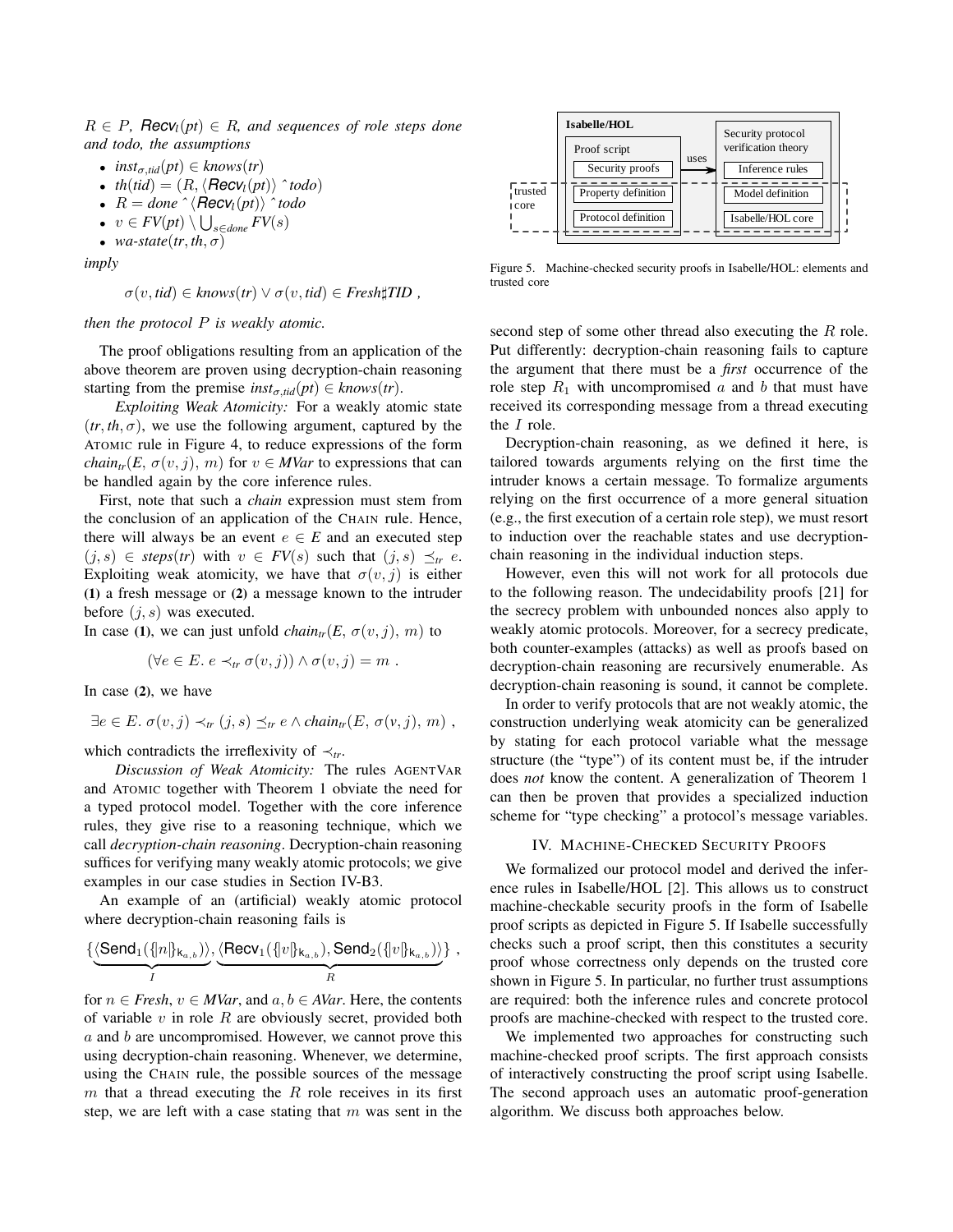# *A. Interactive Proof Construction*

In order to simplify the interactive construction of security proofs, we extended Isabelle's proof language [22] with a proof method called "sources", which automates single applications of the CHAIN rule. A call "sources  $m$ " applies the CHAIN rule to  $m \in$  *knows*(*tr*), converts the resulting conclusion into disjunctive normal form, and discharges all cases that trivially follow from the definition of  $IK_0$  or syntactic inequality. The remaining cases are named and presented to the user for further input. As we can see in the following example and in the proofs of our case studies [23], this mechanization of decryption-chain reasoning allows for succinct, machine-checkable security proofs.

Example 5. The session-key secrecy proof given in Example 4 corresponds to the following proof script, which is checked by Isabelle in 0.5 seconds. Note that we have taken minor liberties in pretty-printing to improve readability.

1: lemma (in CR-state) client-k-secrecy:

```
2: assumes
```

| 3: | "role <sub>th</sub> (tid) = $C$ "           |
|----|---------------------------------------------|
| 4: | " $\sigma$ (AV(''s''), tid) $\notin$ Compr" |
| 5: | "LN( $\prime$ 'k'', tid) $\in$ knows(tr)"   |

- 6: shows "False"
- 7: **proof**(sources "LN( $''$ k", tid)")
- 8: **case**  $C_1$ -k **thus** "False"
- 9: **proof**(sources "SK  $(\sigma(AV('s''), tid))")$
- 10: case ik0 thus "False" by auto
- 11: qed
- 12: qed

Line 1 begins the lemma, named "client-k-secrecy". The statement "(in CR-state)" expresses that this lemma is proven under the assumption that  $(tr, th, \sigma)$  is a reachable state of the *CR* protocol. Lines 2–6 state the secrecy property. The constructor "LN" marks an actual fresh message, while the constructor "AV" marks an agent variable.

Lines 7–12 give the proof, which has the same structure as the pen-and-paper proof from Example 4. Line 7 applies the CHAIN rule to determine the possible sources of *k*]*tid*. Line 8 selects the non-trivial case named " $C_1$ -k" corresponding to Case (5.2.2) of Example 4 and claims that it is contradictory. Line 9 applies the CHAIN rule again. Line 10 uses Isabelle's built-in tactic "auto" to show that the case "ik0" is contradictory because it contains contradictory assumptions about whether agents are compromised.

To asses the effectiveness of decryption-chain reasoning, we interactively constructed security proofs for several protocols. All of these proofs are available at [23]. These include security proofs for the Yahalom [24], Kerberos V [25], and TLS [3] protocols based on the models developed using the Inductive Approach [1]. Modeling the protocol took under an hour per protocol. Proving the security properties took 1.5 hours for Yahalom, 2 hours for Kerberos V, and 2.5 hours for TLS. These times represent roughly a two orders of magnitude improvement over the Inductive Approach, as we will see in Section V.

#### *B. Automatic Proof Generation*

We describe an algorithm for automatically generating machine-checkable proof scripts. The input of the algorithm is a protocol  $P \in \text{Protocol}$  and a security property  $\phi$ . If the algorithm succeeds in proving  $\phi$ , then it outputs an Isabelle proof script containing the protocol specification of P and a lemma stating  $\phi$  together with its proof.

We present our algorithm in three steps. First, we describe the basic proof generation algorithm. Second, we extend it to prove weak atomicity. Third, we describe two extensions that greatly increase its efficiency and the readability of the generated proofs. Afterwards, we present experimental results for case studies.

*1) Basic Algorithm:* The algorithm handles security properties that are representable as closed formulas of the form

$$
\forall (tr, th, \sigma) \in reachable(P).
$$
  
\n
$$
\forall tid_1 \dots tid_l. \ (\bigwedge_{A \in \Gamma} A) \Rightarrow \exists tid_{l+1} \dots tid_n. \ (\bigwedge_{B \in \Delta} B)
$$

where  $0 \leq l \leq n$  and  $\Gamma$ ,  $\Delta$  are sets of *atoms* of the form:

$$
tid = tid' \quad m = m' \quad role_{th}(tid) = R
$$
\n
$$
e \prec_{tr} e' \quad (tid, s) \in steps(tr) \quad m \in knows(tr)
$$
\n
$$
false \quad \sigma(a, tid) \in Compr \quad \sigma(a, tid) \notin Compr
$$

We denote such a security property by a *judgment*  $\Gamma \vdash_P \Delta$ , where all thread identifier variables in  $\Gamma$  are universally quantified and all thread identifier variables in  $\Delta$  that do not occur in Γ are existentially quantified.

**Example 6.** The secrecy property  $\phi_{\text{sec}}$  from Example 3 is represented by the judgment

$$
role_{th}(i) = C, \ \sigma(s, i) \notin Compr, \ k\sharp i \in knows(tr) \vdash_{CR} false.
$$

The authentication property  $\phi_{\text{auth}}$  from the same example is represented by the judgment

$$
role_{th}(i) = C, \ \sigma(s, i) \notin Compr, \ (i, C_2) \in steps(tr)
$$

$$
role_{th}(j) = S, \ \sigma(s, i) = \sigma(s, j), \ k \sharp i = \sigma(v, j),
$$

$$
(i, C_1) \prec_{tr} (j, S_1), \ (j, S_2) \prec_{tr} (i, C_2)).
$$

The basic proof-generation algorithm PRFGEN is given in Figure 6. It takes a judgment  $\Gamma \vdash_P \Delta$  and attempts to prove its validity as follows.

First, the equations in  $\Gamma$  are viewed as rewrite rules and normalized such that (i) left-hand sides are of the form *tid*,  $\sigma(v, tid)$ , or *role<sub>th</sub>*(*tid*), (ii) right-hand sides cannot be rewritten any further, and (iii) rules of the form  $tid = tid'$ and  $\sigma(v, tid) = \sigma(v', tid')$  are oriented according to a fixed term order. The normalized rules are then used to rewrite all other atoms in  $\Gamma \vdash_P \Delta$ . As a final step, equality atoms of the form  $x = x$  are removed from  $\Delta$ . Moreover, if normalization is not possible due to an equality equating syntactically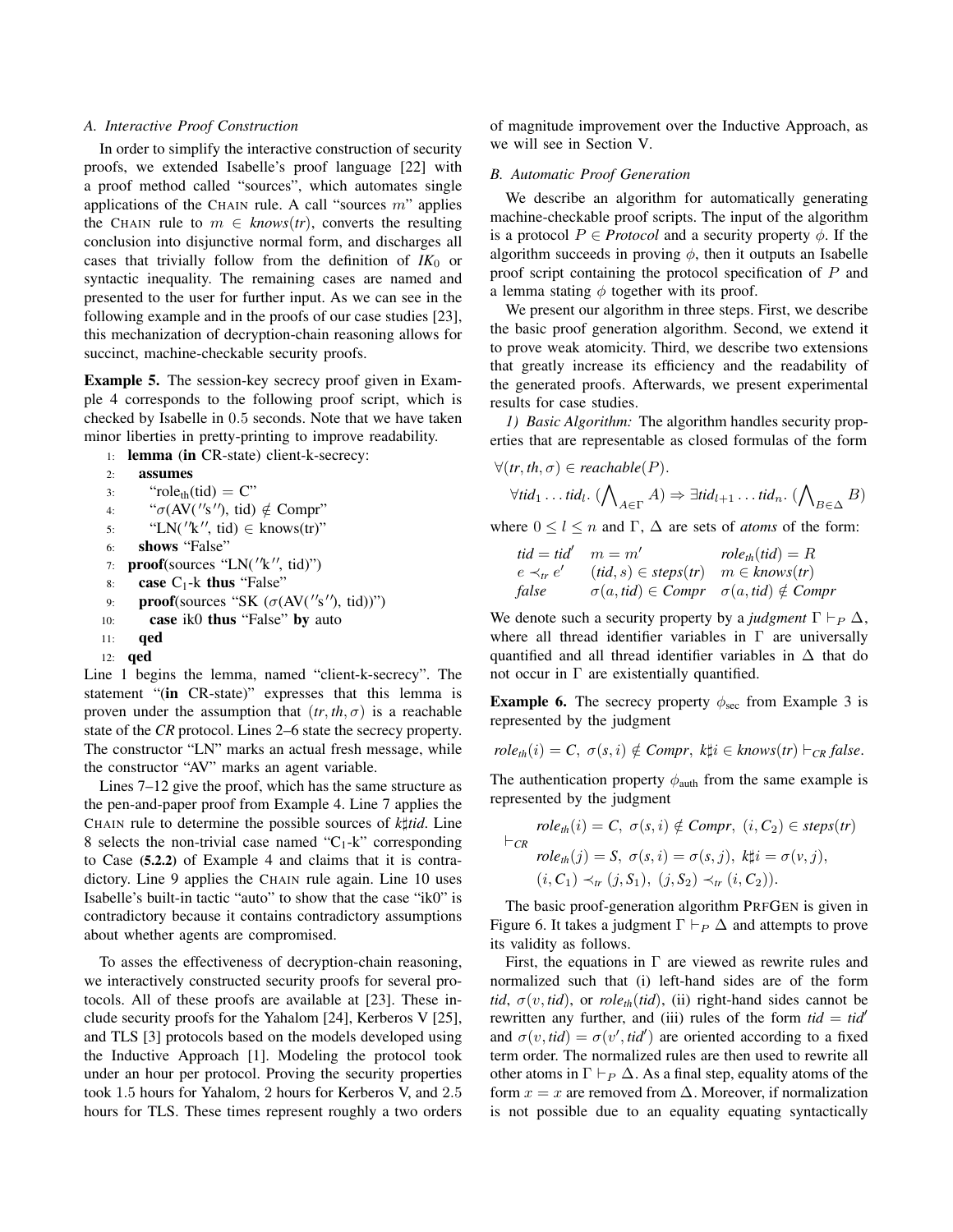|     | 1: <b>procedure</b> PRFGEN( $\Gamma \vdash_{P} \Delta$ )                  |
|-----|---------------------------------------------------------------------------|
| 2:  | normalize $\Gamma \vdash_P \Delta$ with respect to equalities in $\Gamma$ |
| 3:  | saturate $\Gamma$ under all rules except CHAIN                            |
| 4:  | <b>if</b> $\Gamma \vdash_P \Delta$ is trivially valid <b>then</b>         |
| 5:  | <b>print</b> "by auto"                                                    |
| 6:  | else                                                                      |
| 7:  | select new $(m \in \text{knows}(tr)) \in \Gamma$                          |
| 8:  | <b>print</b> "proof(sources $m$ )"                                        |
| 9:  | $\mathcal{J} \leftarrow$ apply CHAIN to $m \in$ knows(tr)                 |
| 10: | for each $J \in \mathcal{J}$ do                                           |
| 11: | <b>print</b> "case <i>nameOf(J)</i> thus ?thesis"                         |
| 12: | PrFGEN(J)                                                                 |
| 13: | end for                                                                   |
| 14: | print "ged"                                                               |
| 15: | end if                                                                    |
|     | 16: end procedure                                                         |

Figure 6. The basic proof generation algorithm PRFGEN.

different message constructors, *false* is added to the premises Γ. Second, the premises Γ are saturated by extending them with all atoms derivable using inference rules other than the CHAIN rule. Third, the resulting judgment  $\Gamma \vdash_{P} \Delta$  is checked for *trivial validity*; i.e., whether one of the following holds:

- 1) *false* ∈ Γ,
- 2)  $e \prec_{tr} e \in \Gamma$ ,
- 3)  $(x \in Compr) \in \Gamma$  and  $(x \notin Compr) \in \Gamma$ , or
- 4) there exists a substitution  $\tau$  of the existentially quantified thread identifiers in  $\Delta$  such that  $\tau(\Delta) \subseteq \Gamma$ .

If this is the case, then Isabelle will be able to prove the validity of J using its built-in tactic "auto". Otherwise, a simple heuristic is used to select an atom  $(m \in \text{knows}(tr)) \in$ Γ that has not yet been selected. If no such atom exists, proof-generation fails. Otherwise the CHAIN rule is applied to the selected atom, which results in a case distinction on how the intruder learned m. Each case is represented again as a judgment J, of the form  $\Gamma \cup \Sigma \vdash_P \Delta$  where  $\Sigma$  are the new assumptions introduced by the case that J represents. For each case, we output the information necessary for Isabelle to know which case is being proven and generate the corresponding proof script by recursively calling PRFGEN.

Although protocol security is undecidable [21], [26], the PRFGEN algorithm terminates for many practical protocols (e.g., all the case studies from Table I). Furthermore, similar to the algorithms underlying Athena [6] and Scyther [8], the failure to generate a proof may indicate an attack. The basic idea is that each case arising from an application of the CHAIN rule to an atom  $m \in$  *knows*(*tr*) corresponds to an explanation of how the intruder could have learned m. Moreover, for most security properties, the only premises that are non-trivially satisfiable are assertions about the intruder knowledge. Hence, if the algorithm terminates but fails to generate a proof, then there is an explanation for all messages the intruder is required to know. Therefore, these explanations indicate how to construct an attack.

*2) Weak-Atomicity:* To allow the PRFGEN algorithm to prove that a protocol is weakly atomic, we also allow judgments of the form

 $\Gamma \vdash_P \sigma(v, tid) \in knows(tr) \vee \sigma(v, tid) \in Fresh\sharp TID$ ,

where  $\Gamma$  is a set of atoms as before. We also redefine trivial validity accordingly. Hence, we can represent the conclusion of an application of Theorem 1 as a set of judgments and prove their validity using PRFGEN.

*3) Efficiency Improvements:* The time required by Isabelle for checking a security proof based on decryptionchain reasoning is roughly proportional to the size of the protocol and the number of CHAIN rule applications. In order to reduce this time, we extended the PRFGEN algorithm to use a branch-and-bound strategy to search for the proof with the least number of CHAIN rule applications. The benefit of searching for small proofs is particularly pronounced for more complex protocols such as Paulson's model of TLS, where we measured an improvement in checking time by a factor 10. However, this comes at the cost of a factor 20 increase in generation time.

To reduce the generation time, we exploit the observation made in the discussion of Example 4: proofs of security properties may reuse already proven properties. In the proofs generated by PRFGEN, opportunities for reuse manifest themselves as subproofs that are equal up to the renaming of thread identifiers. We did not tackle the difficult problem of automatically extracting reusable security properties from a generated proof. Instead, we rely on a heuristic and, as a last resort, the user to suggest candidate reusable security properties. The heuristic is simple: given the protocol description, it generates secrecy properties for all long-term keys and all nonces sent and received encrypted. Additionally, for all nonces sent as plaintext, it generates a first origination property stating that these nonces must have been sent before the intruder learns them.

Technically, we extend the PRFGEN algorithm with the ability to reuse security properties by defining resolution for judgments. Assume we have proven a lemma  $\Gamma_1 \vdash_P \Delta$  with no existentially quantified thread identifiers. When proving a judgment of the form  $\Gamma_1 \cup \Gamma_2 \vdash_P \Pi$ , we can reuse this lemma using the following resolution rule.

$$
\frac{\Gamma_1\vdash_P\Delta\qquad \Delta\cup\Gamma_1\cup\Gamma_2\vdash_P\Pi}{\Gamma_1\cup\Gamma_2\vdash_P\Pi}
$$

The thread identifier variables in  $\Gamma_1 \vdash_P \Delta$  may need to be renamed for this rule to apply, which can be done as these variables are all universally quantified. Note that resolution is especially useful if  $\Delta$  = *false* (e.g., secrecy properties have this form) because then no additional subproof apart from the existing proof of the lemma  $\Gamma_1 \vdash_P false$  is needed.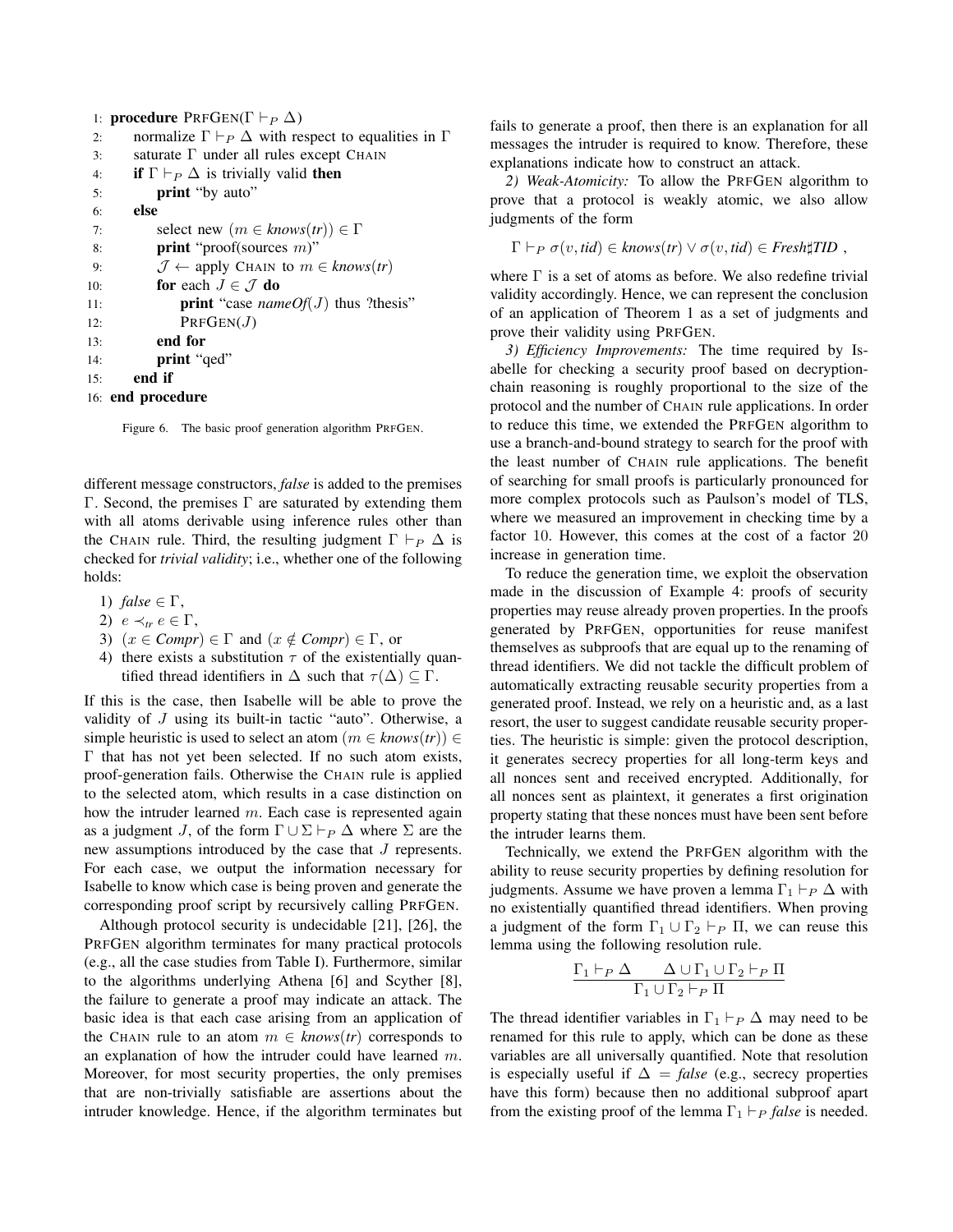|    | Protocol                    | generation | checking |
|----|-----------------------------|------------|----------|
| 1  | Amended NS                  | 2.42s      | 90s      |
| 2  | Yahalom (Paulson's variant) | 0.17s      | 28s      |
| 3  | Andrew Secure RPC           | 0.03s      | 12s      |
| 4  | Bilateral-Key Exchange      | 0.03s      | 14s      |
| 5  | Denning-Sacco               | 0.39s      | 56s      |
| 6  | NSL                         | 0.03s      | 12s      |
| 7  | TLS (simplified)            | 0.14s      | 15s      |
| 8  | Wide Mouthed Frog           | 0.06s      | 15s      |
| 9  | TLS (Paulson's Model)       | 0.33s      | 76s      |
| 10 | Kerberos V                  | 33.76s     | 146s     |
| 11 | Kerberos V' (manual props.) | 2.93s      | 135s     |

Table I

TIMES FOR AUTOMATIC PROOF GENERATION AND CHECKING.

In our experiments, we found that reusing security properties and generating smallest proofs significantly improves both proof generation as well as proof checking time. For example, for Paulson's TLS model, the generation time improved by a factor of 3.3 and the checking time improved by a factor of 47 compared to using the basic algorithm. Moreover, the smallest proofs tend to be really short; on average 2.3 applications of the CHAIN rule are required to prove a property of a protocol in our case studies. Hence, these proofs are well-suited for human inspection and understanding.

*Experimental Results:* Table I shows the experimental results we obtained using our implementation of the PRFGEN algorithm and its extensions. The source code used to generate these results can be downloaded from [23]. The times for proof generation and checking were measured using Isabelle2009-1 on an Intel Core 2 Duo 2.20GHz laptop with 2GB RAM.

For protocols 1-8, we prove non-injective agreement [15] of all shared data for the initiator and responder where possible and secrecy for the session-key and payload, if they are present. For protocols 9-11, we additionally prove non-injective synchronization [16] (a strengthened variant of non-injective agreement).

Note that protocols 1-8 and the secrecy properties of protocol 10 were previously verified using other approaches for the automatic generation of machine-checked security proofs and we make comparisons in Section V. In contrast, protocol 9 and the authentication properties of protocols 10- 11 have not been verified previously using other automatic approaches. They show how our method works for more complex protocols and properties.

The comparatively high generation time for Kerberos V is due to several unnecessary security properties being suggested by the heuristic for reuse. By manually selecting only the necessary properties (represented as Protocol 11 in the table), we reduced the generation time by an order of magnitude, while still proving the same properties of interest.

# V. RELATED WORK

We discuss related work from four areas: interactive methods for machine-checked proofs, automatic proof methods, related proof methods where proofs are not machinechecked, and work related to our proof-generation algorithm.

*Interactive Methods for Machine-Checked Proofs:* The Inductive Approach is one of the most successful approaches for interactively constructing machine-checked security proofs. It was initially developed by Paulson [1] and later extended by Bella [25] and Blanqui [27]. It defines protocols indirectly as an inductively-defined set of traces denoting their execution in the context of an active adversary. Security properties are verified by formulating corresponding (possibly strengthened) protocol-specific invariants and proving them by induction. Formulating and proving these invariants constitutes the main effort when applying this approach. In contrast, our protocol-independent invariants suffice for verifying protocols in all our case studies: we never needed to prove additional protocol-specific invariants using induction. This is the main reason for the reduction in proof construction time of almost two orders of magnitude in our case studies. Paulson reports that several days were needed for each of the three protocols analyzed in [1] and the analysis of TLS took six weeks [3]. Note that these six weeks also include building the formal model. However, even if we assume the actual verification took only half this time, then our approach still reduces verification time by almost two orders of magnitude.

Two other approaches for interactive proof construction were developed using the PVS theorem prover. The first approach was developed by Evans and Schneider [28]. It is based on a formalization of rank-functions [29]. Our improvement in proof construction time also applies to their work, as they state that their approach requires more interaction than Paulson's inductive approach. The second approach was developed by Jacobs and Hasuo [30]. It is based a formalization of a variant of strand spaces [31] and authentication tests [32]. They do not give any proof construction times.

*Automatic Generation of Machine-Checked Proofs:* There are two existing approaches for automatically generating machine-checked protocol security proofs. The first approach is by Goubault-Larrecq [13], [33]. He models a protocol and its properties as a set  $S$  of Horn-clauses whose consistency implies that the protocol satisfies its properties. A finite model finder is then used to find a certificate (i.e., a model) for S's consistency. This certificate is machinechecked using a model checker embedded in Coq.

The secrecy properties of protocols 1, 2, 10, and 11 from Table I were also analyzed by Goubault-Larrecq. The times reported in [33] are in the same range as ours. Similar to our method, proof checking takes about a minute. The approach can be used directly with equational theories, but currently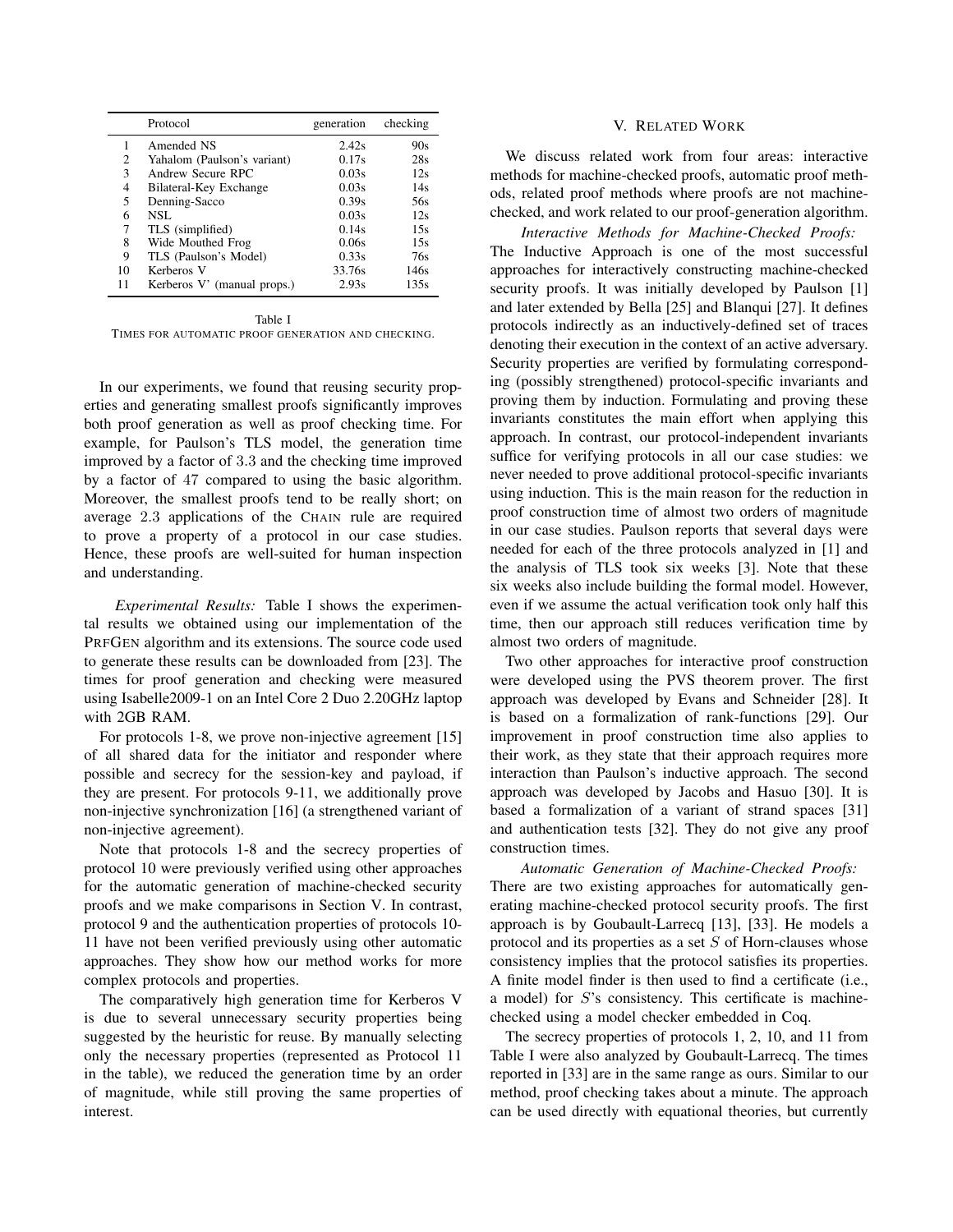cannot handle the strong authentication properties considered in our work. It also requires trusting the soundness of the (non-trivial) abstractions required to model security protocols using Horn-clauses. In contrast, our method uses a single stateful execution model, from which we formally derive all verification rules.

A recent approach by Brucker and Mödersheim for automatic generation of machine-checkable proofs is described in [12]. They use the OFMC model checker [34] to compute a fixpoint of an abstraction of the transition relation of the protocol  $P$  of interest. This fixpoint overapproximates the set of reachable states of the protocol  $P$ . It is then translated to an Isabelle proof script certifying both that this fixpoint (and hence the protocol  $P$ ) does not contain an attack and that the abstraction is sound with respect to an automatically generated trace-based reference model of P formalized in the style of the Inductive Approach.

Protocols 3-8 from Table I were also investigated by Brucker and Mödersheim. Comparing timings, we see that the times for proof generation are similar. However, our times for proof checking are orders of magnitude faster (ranging from 10 times for NSL and to about 1700 times for the simplified TLS variant). Currently, their approach assumes a typed model and a non-standard intruder who can only send messages matching patterns of the protocol.

*Related Proof Methods:* The Protocol Composition Logic (PCL) proposed by Datta et. al. [35] is a methodology based on giving a set of axioms and inference rules, which allow for the manual construction of security proofs from simple invariants. These manually-specified invariants can be checked automatically using Prolog. However, no method has been proposed yet for machine-checking full PCL proofs nor the soundness of the axioms and inference rules.

*Related Algorithms:* Our proof-generation algorithm can be viewed as a significant extension of the Scyther algorithm [8], which in turn is a descendant of the Athena algorithm [6]. Our algorithm extends the Scyther algorithm by allowing a larger range of security properties, automatic generation of weak-atomicity proofs, and enabling the algorithm to reuse already proven properties.

## VI. CONCLUSIONS

We formally derived a verification theory for security protocols from an operational protocol semantics. Based on this theory, we developed an algorithm for the automatic generation of machine-checked security proofs. Using our tool-supported methodology, machine-checked security proofs can be built either interactively or automatically. In both cases, the resulting construction time is faster than competing approaches.

An interesting application area for our work is the certification of security protocols, which is currently being pursued in some countries, such as Japan [36] and France [13]. Our tool-supported methodology allows non-experts to provide machine-checked protocol security proofs. Moreover, as the underlying foundations were formally derived from a straightforward operational semantics, we have strong correctness guarantees for the resulting verification.

As future work, we plan to extend our approach with a richer protocol execution model, e.g., with non-linear role scripts and support for equational theories. We would also like to integrate additional reasoning techniques, such as abstraction-based overapproximations as used by ProVerif [7] and OFMC [34], authentication tests [37], and generalized typing invariants (for verifying protocols that are not weakly atomic). Having a machine-checked formalization simplifies deriving additional inference rules to improve the performance of the proof-generation algorithm. Conversely, our implementation enables us to efficiently construct and examine proof scripts for large sets of protocols.

#### **REFERENCES**

- [1] L. C. Paulson, "The inductive approach to verifying cryptographic protocols," *Journal of Computer Security*, vol. 6, pp. 85–128, 1998.
- [2] T. Nipkow, L. C. Paulson, and M. Wenzel, *Isabelle/HOL A Proof Assistant for Higher-Order Logic*, ser. Lecture Notes in Computer Science. Springer, 2002, vol. 2283.
- [3] L. C. Paulson, "Inductive analysis of the internet protocol TLS," *ACM Trans. Inf. Syst. Secur.*, vol. 2, no. 3, pp. 332– 351, 1999.
- [4] G. Bella and L. C. Paulson, "Kerberos version 4: Inductive analysis of the secrecy goals," in *ESORICS*, ser. Lecture Notes in Computer Science, J.-J. Quisquater, Y. Deswarte, C. Meadows, and D. Gollmann, Eds., vol. 1485. Springer, 1998, pp. 361–375.
- [5] G. Bella, F. Massacci, and L. C. Paulson, "Verifying the SET purchase protocols," *J. Autom. Reasoning*, vol. 36, pp. 5–37, 2006.
- [6] D. Song, S. Berezin, and A. Perrig, "Athena: A novel approach to efficient automatic security protocol analysis," *Journal of Computer Security*, vol. 9, pp. 47–74, 2001.
- [7] B. Blanchet, "Automatic verification of correspondences for security protocols," *Journal of Computer Security*, vol. 17, no. 4, pp. 363–434, 2009.
- [8] C. Cremers, "Unbounded verification, falsification, and characterization of security protocols by pattern refinement," in *CCS '08: Proceedings of the 15th ACM conference on Computer and communications security*. New York, NY, USA: ACM, 2008, pp. 119–128.
- [9] S. Berezin, "Model checking and theorem proving: a unified framework," Ph.D. dissertation, Carnegie Mellon University, Jan. 2002.
- [10] ——, "Extensions to Athena: Constraint satisfiability problem and new pruning theorems based on type system extensions for messages," 2001, unpublished manuscript. [Online]. Available: http://www.sergeyberezin.com/papers/ athena-extensions.ps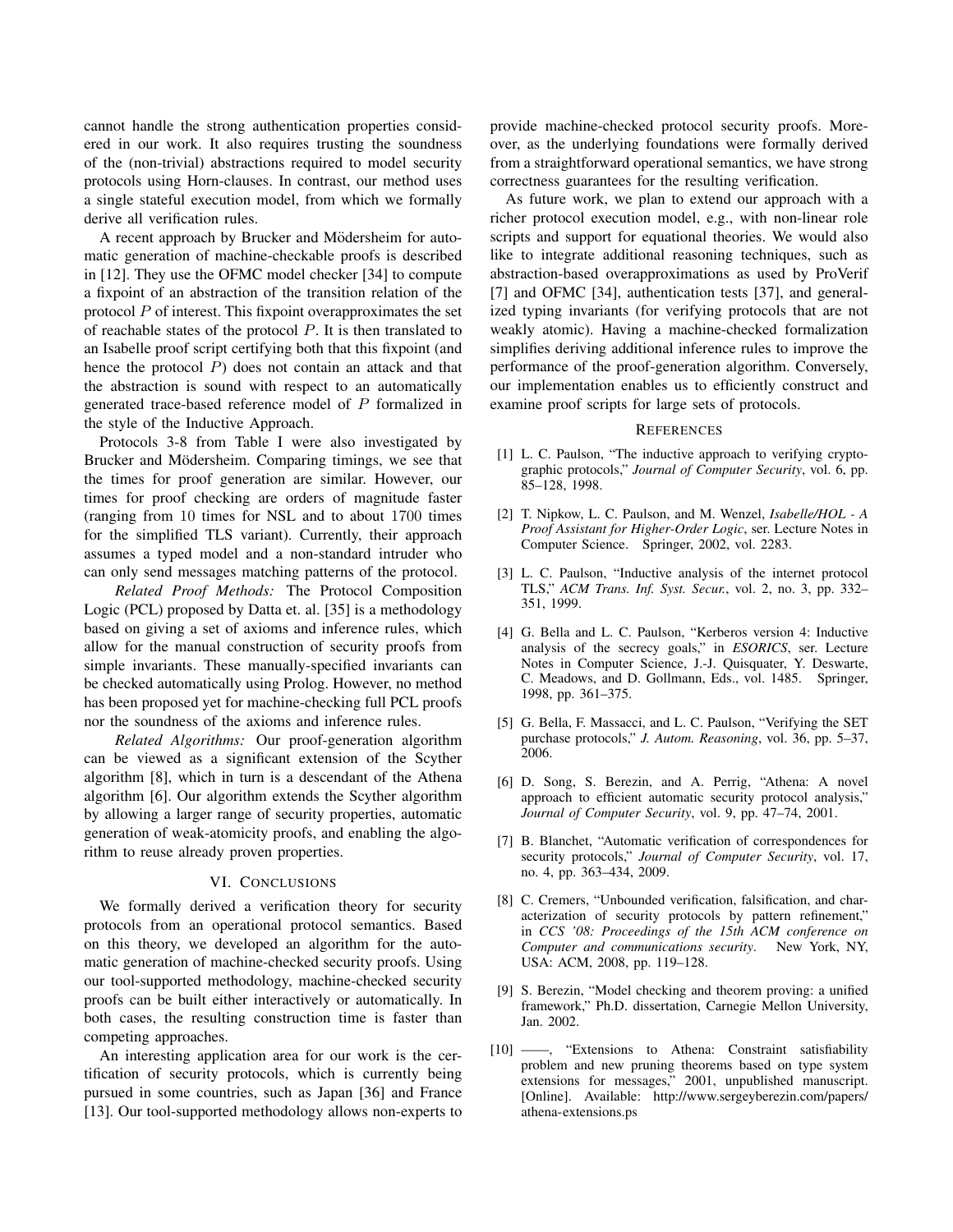- [11] C. Cremers and S. Mauw, "Operational semantics of security protocols," in *Scenarios: Models, Transformations and Tools, International Workshop, Dagstuhl Castle, Germany, September 7-12, 2003, Revised Selected Papers*, ser. Lecture Notes in Computer Science, S. Leue and T. Systä, Eds., vol. 3466. Springer, 2005.
- [12] A. Brucker and S. Mödersheim, "Integrating automated and interactive protocol verification," in *Workshop on Formal Aspects in Security and Trust (FAST 2009)*, P. Degano and J. Guttman, Eds., 2009.
- [13] J. Goubault-Larrecq, "Towards producing formally checkable security proofs, automatically," in *CSF*. IEEE Computer Society, 2008, pp. 224–238.
- [14] F. Baader and T. Nipkow, *Term rewriting and all that*. New York, NY, USA: Cambridge University Press, 1998.
- [15] G. Lowe, "A hierarchy of authentication specifications," in *CSFW*. IEEE Computer Society, 1997, pp. 31–44.
- [16] C. Cremers, S. Mauw, and E. de Vink, "Injective synchronisation: An extension of the authentication hierarchy," *Theor. Comput. Sci.*, vol. 367, pp. 139–161, 2006.
- [17] M. J. C. Gordon, "Current trends in hardware verification and automated theorem proving," G. Birtwistle and P. A. Subrahmanyam, Eds. New York, NY, USA: Springer-Verlag New York, Inc., 1989, ch. Mechanizing programming logics in higher order logic, pp. 387–439.
- [18] J. Heather, G. Lowe, and S. Schneider, "How to prevent type flaw attacks on security protocols," in *CSFW*, 2000, pp. 255– 268.
- [19] Y. Li, W. Yang, and C.-W. Huang, "On preventing type flaw attacks on security protocols with a simplified tagging scheme," *J. Inf. Sci. Eng.*, vol. 21, no. 1, pp. 59–84, 2005.
- [20] M. Arapinis and M. Duflot, "Bounding messages for free in security protocols," in *FSTTCS*, ser. Lecture Notes in Computer Science, V. Arvind and S. Prasad, Eds., vol. 4855. Springer, 2007, pp. 376–387.
- [21] N. Durgin, P. Lincoln, J. Mitchell, and A. Scedrov, "Undecidability of bounded security protocols," in *Proceedings of the Workshop on Formal Methods and Security Protocols — FMSP, Trento, Italy*, N. Heintze and E. Clarke, Eds., 1999.
- [22] M. Wenzel, L. C. Paulson, and T. Nipkow, "The Isabelle framework," in *TPHOLs*, ser. Lecture Notes in Computer Science, O. A. Mohamed, C. Muñoz, and S. Tahar, Eds., vol. 5170. Springer, 2008, pp. 33–38.
- [23] "Source code of the Isabelle/HOL formalization and the automatic proof generation tool presented in this paper," April 2010. [Online]. Available: https://www.infsec.ethz.ch/ research/software
- [24] L. C. Paulson, "Relations between secrets: Two formal analyses of the Yahalom protocol," *Journal of Computer Security*, vol. 9, no. 3, pp. 197–216, 2001.
- [25] G. Bella, *Formal Correctness of Security Protocols (Information Security and Cryptography)*. Secaucus, NJ, USA: Springer-Verlag New York, Inc., 2007.
- [26] H. Comon and V. Cortier, "Tree automata with one memory set constraints and cryptographic protocols," *Theor. Comput. Sci.*, vol. 331, no. 1, pp. 143–214, 2005.
- [27] F. Blanqui, "An Isabelle formalization of protocolindependent secrecy with an application to e-commerce," *CoRR*, vol. abs/cs/0610069, 2006.
- [28] N. Evans and S. A. Schneider, "Verifying security protocols with PVS: widening the rank function approach," *J. Log. Algebr. Program.*, vol. 64, no. 2, pp. 253–284, 2005.
- [29] S. Schneider, "Verifying authentication protocols with CSP," in *CSFW*, 1997, pp. 3–17.
- [30] B. Jacobs and I. Hasuo, "Semantics and logic for security protocols," *J. Comput. Secur.*, vol. 17, no. 6, pp. 909–944, 2009.
- [31] F. J. Thayer, J. C. Herzog, and J. D. Guttman, "Strand spaces: Proving security protocols correct," *Journal of Computer Security*, vol. 7, no. 1, 1999.
- [32] J. D. Guttman, "Authentication tests and disjoint encryption: A design method for security protocols," *Journal of Computer Security*, vol. 12, pp. 409–433, 2004.
- [33] J. Goubault-Larrecq, "Finite models for formal security proofs," *Journal of Computer Security*, vol. 18, no. 6, pp. 1247–1299, 2010.
- [34] S. Mödersheim and L. Viganò, "The Open-source Fixed-point Model Checker for symbolic analysis of security protocols," in *FOSAD*, ser. Lecture Notes in Computer Science, A. Aldini, G. Barthe, and R. Gorrieri, Eds., vol. 5705. Springer, 2009, pp. 166–194.
- [35] "Protocol Composition Logic (PCL)," http://crypto.stanford. edu/protocols/.
- [36] S. Matsuo, K. Miyazaki, A. Otsuka, and D. A. Basin, "How to evaluate the security of real-life cryptographic protocols? the cases of iso/iec 29128 and cryptrec," in *Financial Cryptography and Data Security, FC 2010 Workshops, RLCPS, WECSR, and WLC 2010, Tenerife, Canary Islands, Spain, January 25-28, 2010, Revised Selected Papers*, ser. Lecture Notes in Computer Science, vol. 6054. Springer, 2010, pp. 182–194.
- [37] S. F. Doghmi, J. D. Guttman, and F. J. Thayer, "Searching for shapes in cryptographic protocols," in *TACAS*, ser. Lecture Notes in Computer Science, O. Grumberg and M. Huth, Eds., vol. 4424. Springer, 2007, pp. 523–537.

#### **APPENDIX**

# *A. Example of an Authentication Proof*

The following proof demonstrates how to prove an authentication property using decryption-chain reasoning. Furthermore, it also shows an example of reusing a previously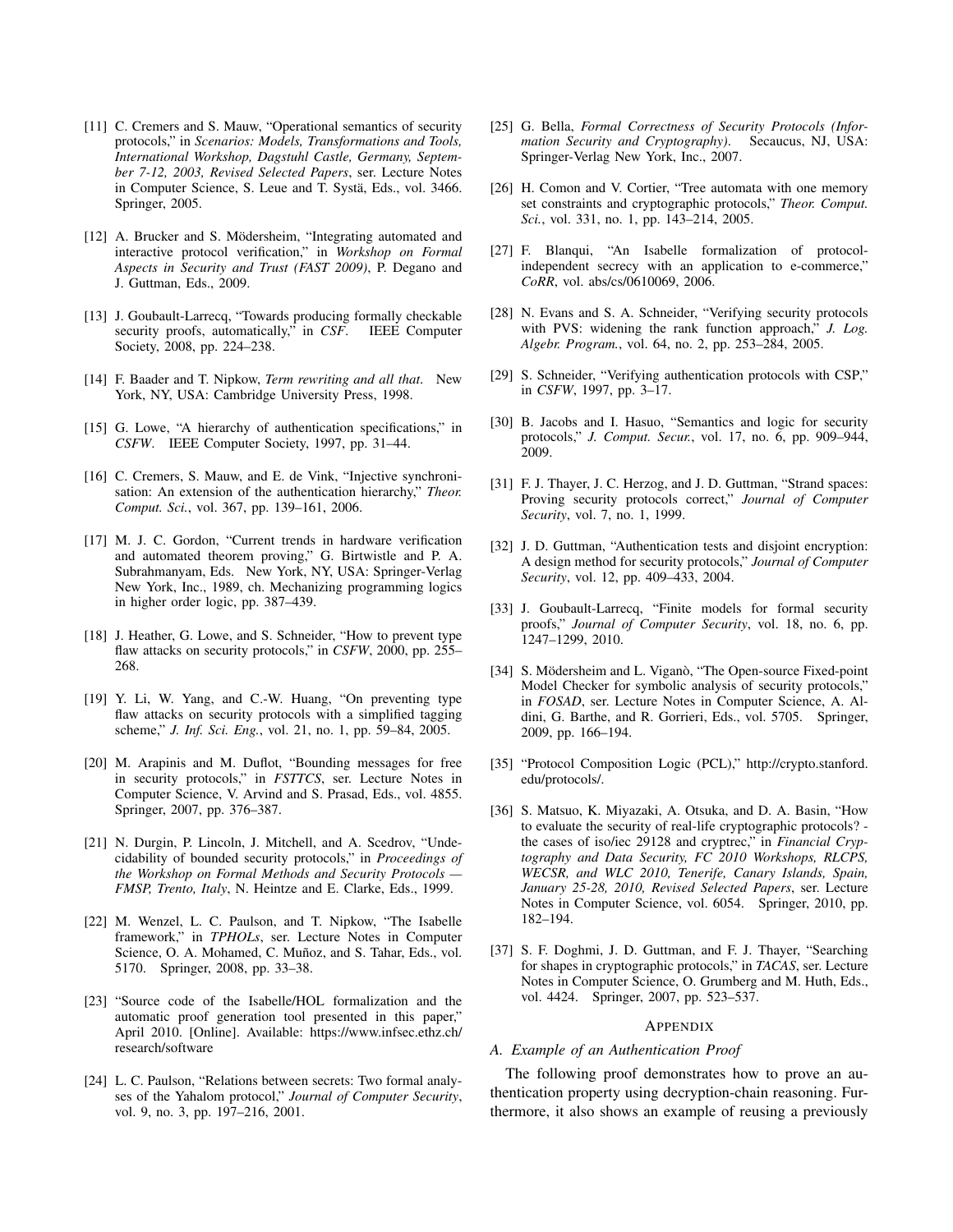proven secrecy property. As we explain in the discussion of Example 4, reusing security properties plays an important role in the speedup (compared to existing approaches) we achieved both for automatic as well as interactive proof construction of machine-checked security proofs.

Example 7 (Proof of non-injective synchronization). We prove that  $\forall q \in reachable(CR)$ .  $\phi_{\text{auth}}(q)$ , where  $\phi_{\text{auth}}$  is defined in Example 3.

*Proof:* We must show that for every state  $(tr, th, \sigma) \in$ *reachable*(*CR*) and every thread i such that  $role<sub>th</sub>(i) = C$ ,  $\sigma(s, i) \notin Compr$ , and  $(i, C_2) \in steps(tr)$ , there is a thread j such that *syncWith(j)* holds.

$$
syncWith(j) \stackrel{\text{def}}{=} role_{th}(j) = S \land \n\sigma(s, i) = \sigma(s, j) \land k \sharp i = \sigma(v, j) \land \n(i, C_1) \prec_{tr} (j, S_1) \land (j, S_2) \prec_{tr} (i, C_2))
$$

We prove this by applying the CHAIN rule to the received messages.

From  $(i, C_2) \in tr$ , we have that  $h(k\sharp i) \prec_{tr} (i, C_2)$  using rule INPUT and  $h(k\sharp i) \in$  *knows*(*tr*) using rule KNOWN. Applying the CHAIN rule and removing trivial cases yields

(1) 
$$
(k\sharp i \prec_{tr} h(k\sharp i))
$$
  
\n(2)  $\forall (\exists j \in TID. \; role_{th}(j) = S \land (j, S_2) \prec_{tr} h(\sigma(v, j))$   
\n $\land h(\sigma(v, j)) = h(k\sharp i)$ .

Case (1) is where the intruder builds the received message by himself. Using rule KNOWN, we have that  $k\sharp i \in$ *, which contradicts the secrecy property we proved* in Example 4.

Case (2) implies that there is a server thread j,  $role<sub>th</sub>(j)$  = *S*, that sent the message that the client thread *i* received. We show that client  $i$  synchronizes with the server  $j$ .

From  $h(k\sharp i) = h(\sigma(v, j))$  and the injectivity of  $h(\cdot)$ , it follows that  $k\sharp i = \sigma(v, j)$ .

From  $(j, S_2) \prec_{tr} h(\sigma(v, j))$ ,  $h(\sigma(v, j)) = h(k\sharp i)$ , and h(*k*‡*i*) ≺*tr* (*i*, *C*<sub>2</sub>), it follows that (*j*, *S*<sub>2</sub>) ≺*tr* (*i*, *C*<sub>2</sub>).

To establish *syncWith(j)*, it remains to be shown that the first message of client  $i$  was received in the first step of server j; i.e.,  $\sigma(s, i) = \sigma(s, j)$  and  $(i, C_1) \prec_{tr} (j, S_1)$ .

From  $(j, S_2) \prec_{tr} (i, C_2)$ , we have  $(j, S_1) \prec_{tr} (j, S_2)$  using rules EXEC and ROLE. Hence,  $\{k | \nmid i \}_{\text{pk}_{\sigma(s,j)}} \prec_{t} (j, S_1)$  using rules EXEC and INPUT and the fact  $k\sharp i = \sigma(v, j)$ . Using rule KNOWN, we have  $\{k \sharp i\}_{\mathsf{pk}_{\sigma(s,j)}} \in \mathsf{knows}(tr)$ . Applying the CHAIN rule and removing trivial cases yields

(2.1) 
$$
(k\sharp i \prec_{tr} {\{k\sharp i\}}_{pk_{\sigma(s,j)}} \wedge pk_{\sigma(s,j)} \prec_{tr} {\{k\sharp i\}}_{pk_{\sigma(s,j)}})
$$
  
(2.2) 
$$
\vee (\exists i'.\ role_{th}(i') = C \wedge (i', C_1) \prec_{tr} {\{k\sharp i'\}}_{pk_{\sigma(s,i')}}
$$

$$
\wedge \{ [k\sharp i'] \}_{\mathsf{pk}_{\sigma(s,i')}} = \{ [k\sharp i] \}_{\mathsf{pk}_{\sigma(s,j)}} ).
$$

Case (2.1) states that the intruder fakes the message, which again contradicts the secrecy property proven in Example 4 due to  $k \sharp i \prec_{tr} {\{ k \sharp i \}}_{\text{pk}_{\sigma(s,j)}}$  and rule KNOWN.

Case (2.2) implies  $i' = i$  since  $k \sharp i' = k \sharp i$ . Hence, we have

$$
(i, C_1) \prec_{tr} \{\!\{\mathbf{k} \sharp i\!\} \}_{\mathsf{pk}_{\sigma(s, i)}} = \{\!\{\mathbf{k} \sharp i\!\} \}_{\mathsf{pk}_{\sigma(s, j)}} \prec_{tr} (j, S_1)
$$

which imply  $\sigma(s, i) = \sigma(s, j)$  and  $(i, C_1) \prec_{tr} (j, S_1)$ . This concludes the proof.

As for the secrecy proof in Example 4, our mechanization of decryption-chain reasoning allows for a succinct representation of the above proof highlighting its core.

Example 8. The statement and the proof of the noninjective synchronization property  $\phi_{\text{auth}}$  from Example 3 are formalized in Isabelle/HOL by the following proof script.

```
1: lemma (in CR-state) client-nisynch:
```
2: assumes 3: "(tid,  $C_2$ )  $\in$  steps(tr)" 4: " $role<sub>th</sub>(tid) = C"$ 5:  $"\sigma(AV('s''), tid) \notin Compr"$ 6: shows 7: "∃ j. role<sub>th</sub>(j) = S  $\wedge$ 8:  $\sigma(AV('s''), tid) = \sigma(AV('s''), j) \land$ 9:  $LN('k'', tid) = \sigma(MV('v''), j) \wedge$ 10:  $St(tid, C_1) \prec St(j, S_1)$  ∧ 11:  $St(j, S_2) \prec St(tid, C_2)$ " 12: **proof**(sources "inst<sub> $\sigma$ ,tid</sub>(C<sub>2</sub>-pt)") 13: case fake thus ?thesis 14: by (auto dest!: client-k-secrecy[OF known]) 15: next 16: **case**  $(S_2$ -hash j) **thus** ?thesis 17: **proof**(sources "inst<sub> $\sigma$ ,j</sub>(S<sub>1</sub>-pt)") 18: case fake thus ?thesis 19: **by** (auto dest!: client-k-secrecy [OF known]) 20: next 21: **case** ( $C_1$ -enc i) **thus** ?thesis **by** auto 22: qed 23: qed Lines 2–11 are a direct translation of the security predicate

 $\phi$ <sub>auth</sub>. Note that Isabelle stores the conclusion stated in lines 7–11 under the name "?thesis" for later reference.

The proof begins in line 12 by applying the CHAIN rule to the message received in the second step of the client role *C*. We denote this message by the instantiation of the pattern of the role step  $C_2$ , which is available under the name "C<sub>2</sub>-pt". The "fake" case in Line 13 corresponds to Case  $(1)$ from Example 7. We discharge this case by calling Isabelle's built-in tactic "auto" instructing it to use the previously proven secrecy lemma "client-k-secrecy" and the KNOWN rule. The " $S_2$ -hash" case in Line 16 corresponds to Case (2) and denotes that some server role "j" sent the hash we were looking for. In Line 17, as in the pen-and-paper proof, we apply the CHAIN rule to the message received by the first message of server "j". The necessary applications of the INPUT and ROLE rules are handled automatically. The "fake" case in Line 18 corresponds to Case (2.1) and is dealt with as before. The case " $C_1$ -enc" in Line 21 corresponds to Case